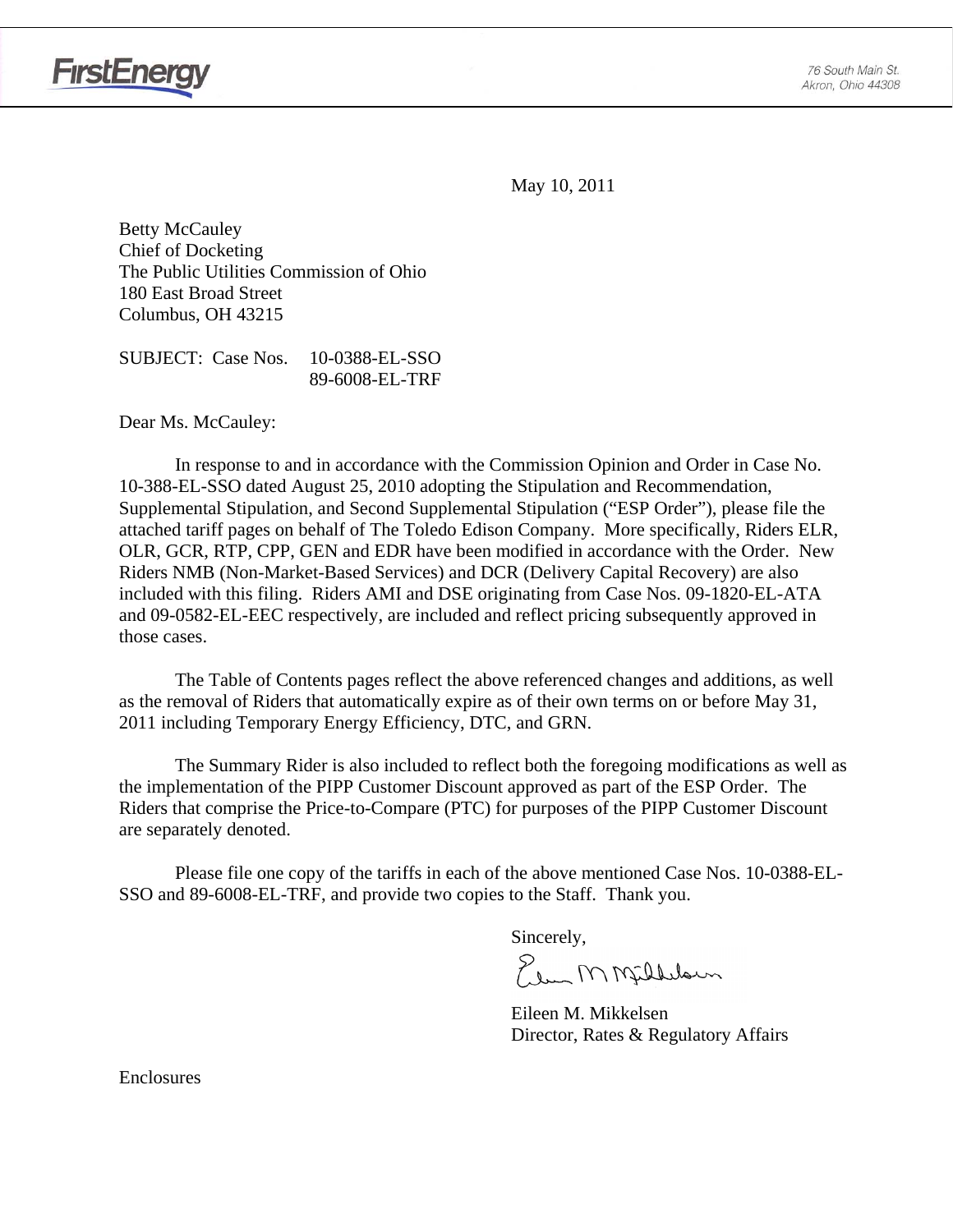#### **TABLE OF CONTENTS**

The following rates, rules and regulations for electric service are applicable throughout the Company's service territory except as noted.

|                                                      | <b>Sheet</b>   | <b>Effective</b><br><b>Date</b> |
|------------------------------------------------------|----------------|---------------------------------|
| <b>TABLE OF CONTENTS</b>                             | 1              | 06-01-11                        |
| <b>DEFINITION OF TERRITORY</b>                       | 3              | 01-23-09                        |
| <b>ELECTRIC SERVICE REGULATIONS</b>                  | $\overline{4}$ | $12 - 04 - 09$                  |
| <b>ELECTRIC SERVICE SCHEDULES</b>                    |                |                                 |
| Residential Service (Rate "RS")                      | 10             | 01-23-09                        |
| General Service - Secondary (Rate "GS")              | 20             | 01-23-09                        |
| General Service - Primary (Rate "GP")                | 21             | 01-23-09                        |
| General Service - Subtransmission (Rate "GSU")       | 22             | 01-23-09                        |
| General Service - Transmission (Rate "GT")           | 23             | 01-23-09                        |
| <b>Street Lighting Provisions</b>                    | 30             | 01-23-09                        |
| Street Lighting (Rate "STL")                         | 31             | 06-01-09                        |
| Traffic Lighting (Rate "TRF")                        | 32             | 01-23-09                        |
| Private Outdoor Lighting (Rate "POL")                | 33             | 06-01-09                        |
| <b>MISCELLANEOUS CHARGES</b>                         | 75             | $01 - 23 - 09$                  |
| <b>OTHER SERVICE</b>                                 |                |                                 |
| <b>Partial Service</b>                               | 52             | $01 - 01 - 06$                  |
| Residential Renewable Energy Credit Purchase Program | 60             | 10-01-09                        |
| <b>Cogeneration and Small Power Producer</b>         | 70             | $01 - 01 - 03$                  |
| <b>Interconnection Tariff</b>                        | 76             | $01 - 01 - 09$                  |
| <b>PIPP Customer Discount</b>                        | 80             | 06-01-11                        |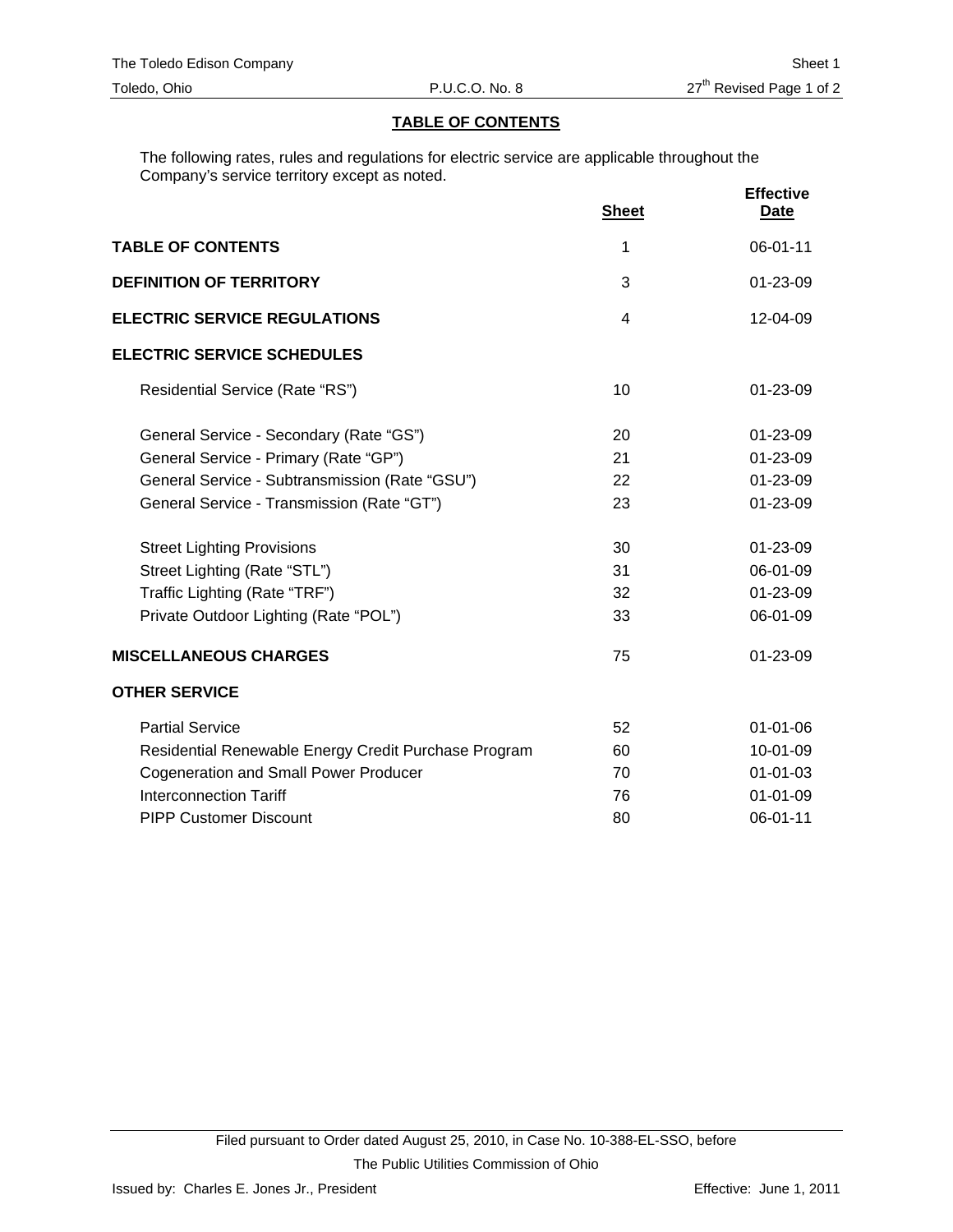# **TABLE OF CONTENTS**

| <b>RIDERS</b>                                          | <b>Sheet</b> | <b>Effective</b><br>Date |
|--------------------------------------------------------|--------------|--------------------------|
| Summary                                                | 80           | 06-01-11                 |
| <b>Residential Distribution Credit</b>                 | 81           | $05 - 21 - 10$           |
| <b>Transmission and Ancillary Services</b>             | 83           | 09-10-10                 |
| <b>Alternative Energy Resource</b>                     | 84           | 04-01-11                 |
| <b>School Distribution Credit</b>                      | 85           | 06-01-09                 |
| <b>Business Distribution Credit</b>                    | 86           | 01-23-09                 |
| <b>Hospital Net Energy Metering</b>                    | 87           | 10-27-09                 |
| Economic Development (4a)                              | 88           | 01-23-09                 |
| <b>Universal Service</b>                               | 90           | 12-22-10                 |
| State kWh Tax                                          | 92           | 01-23-09                 |
| Net Energy Metering                                    | 93           | 10-27-09                 |
| <b>Delta Revenue Recovery</b>                          | 96           | 04-01-11                 |
| Demand Side Management                                 | 97           | $01 - 01 - 11$           |
| Reasonable Arrangement                                 | 98           | 06-01-09                 |
| <b>Distribution Uncollectible</b>                      | 99           | 04-01-11                 |
| Economic Load Response Program                         | 101          | 06-01-11                 |
| Optional Load Response Program                         | 102          | 06-01-11                 |
| <b>Generation Cost Reconciliation</b>                  | 103          | 06-01-11                 |
| Fuel                                                   | 105          | 12-14-09                 |
| Advanced Metering Infrastructure / Modern Grid         | 106          | 06-01-11                 |
| Line Extension Cost Recovery                           | 107          | 06-01-09                 |
| <b>Delivery Service Improvement</b>                    | 108          | 04-01-09                 |
| <b>PIPP Uncollectible</b>                              | 109          | 04-01-11                 |
| Non-Distribution Uncollectible                         | 110          | 04-01-11                 |
| <b>Experimental Real Time Pricing</b>                  | 111          | 06-01-11                 |
| <b>Experimental Critical Peak Pricing</b>              | 113          | 06-01-11                 |
| <b>Generation Service</b>                              | 114          | 06-01-11                 |
| Demand Side Management and Energy Efficiency           | 115          | 06-01-11                 |
| <b>Economic Development</b>                            | 116          | 06-01-11                 |
| <b>Deferred Generation Cost Recovery</b>               | 117          | 06-01-09                 |
| Deferred Fuel Cost Recovery                            | 118          | $01 - 01 - 11$           |
| Non-Market-Based Services                              | 119          | 06-01-11                 |
| <b>Residential Deferred Distribution Cost Recovery</b> | 120          | 02-01-11                 |
| Non-Residential Deferred Distribution Cost Recovery    | 121          | $02 - 01 - 11$           |
| <b>Residential Generation Credit</b>                   | 123          | $05 - 21 - 10$           |
| <b>Delivery Capital Recovery</b>                       | 124          | $01 - 01 - 12$           |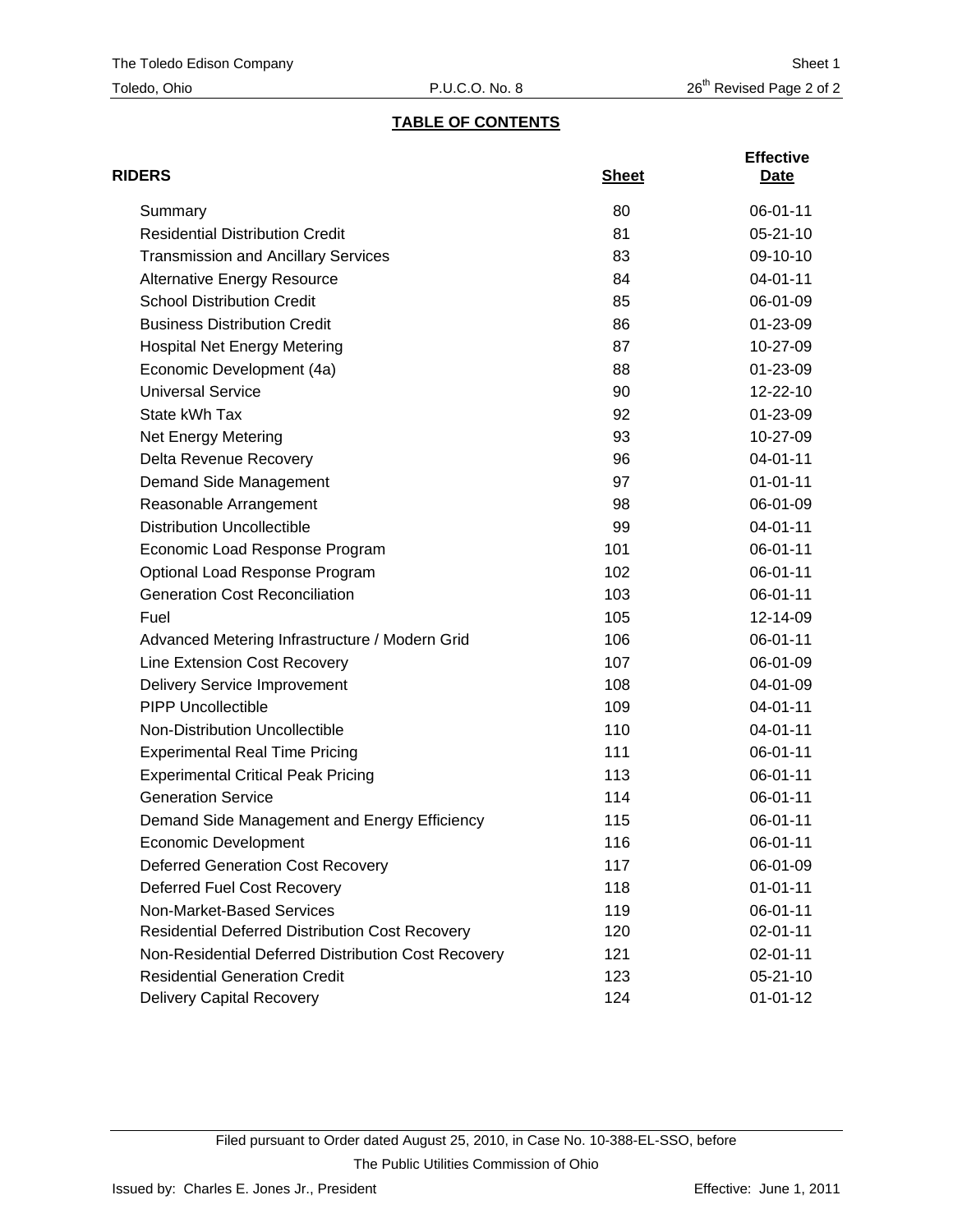## **SUMMARY RIDER**

Rates and charges included in the rate schedules listed in the following matrix shall be modified consistent with the terms and conditions of the indicated Riders:

|   |                                                             | Rate Schedule |           |           |           |           |           |            |           |
|---|-------------------------------------------------------------|---------------|-----------|-----------|-----------|-----------|-----------|------------|-----------|
|   | Rider - (Sheet)                                             | <b>RS</b>     | GS        | GP        | GSU       | GT        | STL       | <b>TRF</b> | POL       |
| Q | Advanced Metering Infrastructure / Modern Grid - (106)      | $\bullet$     | $\bullet$ | $\bullet$ | $\bullet$ | $\bullet$ | $\bullet$ | $\bullet$  |           |
| Q | Alternative Energy Resource <sup>(**)</sup> - (84)          | $\bullet$     |           |           | $\bullet$ | $\bullet$ | $\bullet$ |            |           |
|   | Business Distribution Credit - (86)                         |               | $\bullet$ |           |           | $\bullet$ |           |            |           |
|   | Deferred Fuel Cost Recovery - (118)                         | $\bullet$     |           |           | $\bullet$ | $\bullet$ | $\bullet$ | $\bullet$  |           |
| A | Deferred Generation Cost Recovery - (117)                   |               | $\bullet$ | ●         | $\bullet$ | $\bullet$ | $\bullet$ | $\bullet$  |           |
| Q | Delivery Capital Recovery - (124)                           | $\bullet$     |           |           |           |           |           |            |           |
|   | Delivery Service Improvement - (108)                        | $\bullet$     |           |           |           |           |           |            |           |
| Q | Delta Revenue Recovery - (96)                               | $\bullet$     | $\bullet$ |           | $\bullet$ | $\bullet$ | $\bullet$ | $\bullet$  | $\bullet$ |
| T | Demand Side Management - (97)                               |               |           |           |           |           |           |            |           |
| Т | Demand Side Management and Energy Efficiency - (115)        | $\bullet$     | $\bullet$ | $\bullet$ | $\bullet$ | $\bullet$ | $\bullet$ | $\bullet$  |           |
| Q | Distribution Uncollectible - (99)                           |               | $\bullet$ |           |           | $\bullet$ | $\bullet$ | $\bullet$  |           |
| Q | Economic Development <sup>(**)</sup> - (116)                | $\bullet$     |           |           |           | $\bullet$ | $\bullet$ | $\bullet$  |           |
|   | Economic Development 4a - (88)                              |               |           | e         |           | $\bullet$ |           |            |           |
|   | Economic Load Response Program - (101)                      |               |           |           |           | $\bullet$ |           |            |           |
|   | Experimental Critical Peak Pricing - (113)                  |               | $\bullet$ |           |           | $\bullet$ |           |            |           |
|   | Experimental Real Time Pricing - (111)                      |               |           |           | $\bullet$ | $\bullet$ |           |            |           |
|   | Fuel - (105)                                                | $\bullet$     | $\bullet$ |           | $\bullet$ | $\bullet$ | $\bullet$ | $\bullet$  |           |
| Q | Generation Cost Reconciliation (**) - (103)                 | $\bullet$     | $\bullet$ |           | $\bullet$ | $\bullet$ | $\bullet$ | $\bullet$  |           |
|   | Generation Service <sup>(**)</sup> - (114)                  | $\bullet$     | $\bullet$ |           | $\bullet$ | $\bullet$ | $\bullet$ | $\bullet$  |           |
|   | Hospital Net Energy Metering - (87)                         |               | $\bullet$ |           | $\bullet$ | $\bullet$ |           |            |           |
| Q | Line Extension Cost Recovery - (107)                        | $\bullet$     | $\bullet$ |           | $\bullet$ | $\bullet$ | $\bullet$ | $\bullet$  | $\bullet$ |
|   | Net Energy Metering - (93)                                  | $\bullet$     | $\bullet$ | $\bullet$ | $\bullet$ | $\bullet$ |           |            |           |
| Q | Non-Distribution Uncollectible (**) - (110)                 | $\bullet$     | $\bullet$ | $\bullet$ | $\bullet$ | $\bullet$ | $\bullet$ | $\bullet$  |           |
| Α | Non-Market-Based Services - (119)                           | $\bullet$     | $\bullet$ | $\bullet$ | $\bullet$ | $\bullet$ | $\bullet$ | $\bullet$  | ●         |
| P | Non-Residential Deferred Distribution Cost Recovery - (121) |               | $\bullet$ | $\bullet$ |           | $\bullet$ | $\bullet$ | $\bullet$  | ●         |
|   | Optional Load Response Program - (102)                      |               |           | $\bullet$ | $\bullet$ | $\bullet$ |           |            |           |
| Q | PIPP Uncollectible - (109)                                  | $\bullet$     | $\bullet$ | $\bullet$ | $\bullet$ | $\bullet$ | $\bullet$ | $\bullet$  | $\bullet$ |
|   | Reasonable Arrangement - (98)                               |               | $\bullet$ | $\bullet$ | $\bullet$ | $\bullet$ |           |            |           |
| P | Residential Deferred Distribution Cost Recovery - (120)     | $\bullet$     |           |           |           |           |           |            |           |
|   | Residential Distribution Credit - (81)                      | $\bullet$     |           |           |           |           |           |            |           |
|   | Residential Generation Credit - (123)                       | $\bullet$     |           |           |           |           |           |            |           |
|   | School Distribution Credit - (85)                           |               | $\bullet$ | $\bullet$ | $\bullet$ |           |           |            |           |
|   | State kWh Tax - (92)                                        | $\bullet$     | $\bullet$ | $\bullet$ | $\bullet$ | $\bullet$ | $\bullet$ | $\bullet$  |           |
| A | Transmission and Ancillary Services - (83)                  | $\bullet$     | $\bullet$ | $\bullet$ | $\bullet$ | $\bullet$ | $\bullet$ | ●          |           |
| P | Universal Service - (90)                                    |               | $\bullet$ | $\bullet$ |           | $\bullet$ | ●         | $\bullet$  |           |

 $\bullet$  - Rider is applicable or available to the rate schedules indicated

- 
- A Rider is updated/reconciled annually  $\begin{array}{ccc}\n\bullet & \bullet & \bullet \\
\bullet & \bullet & \bullet\n\end{array}$  T Rider is updated/reconciled twice per year Q Rider is updated/reconciled periodically
	-
	- P Rider is updated/reconciled periodically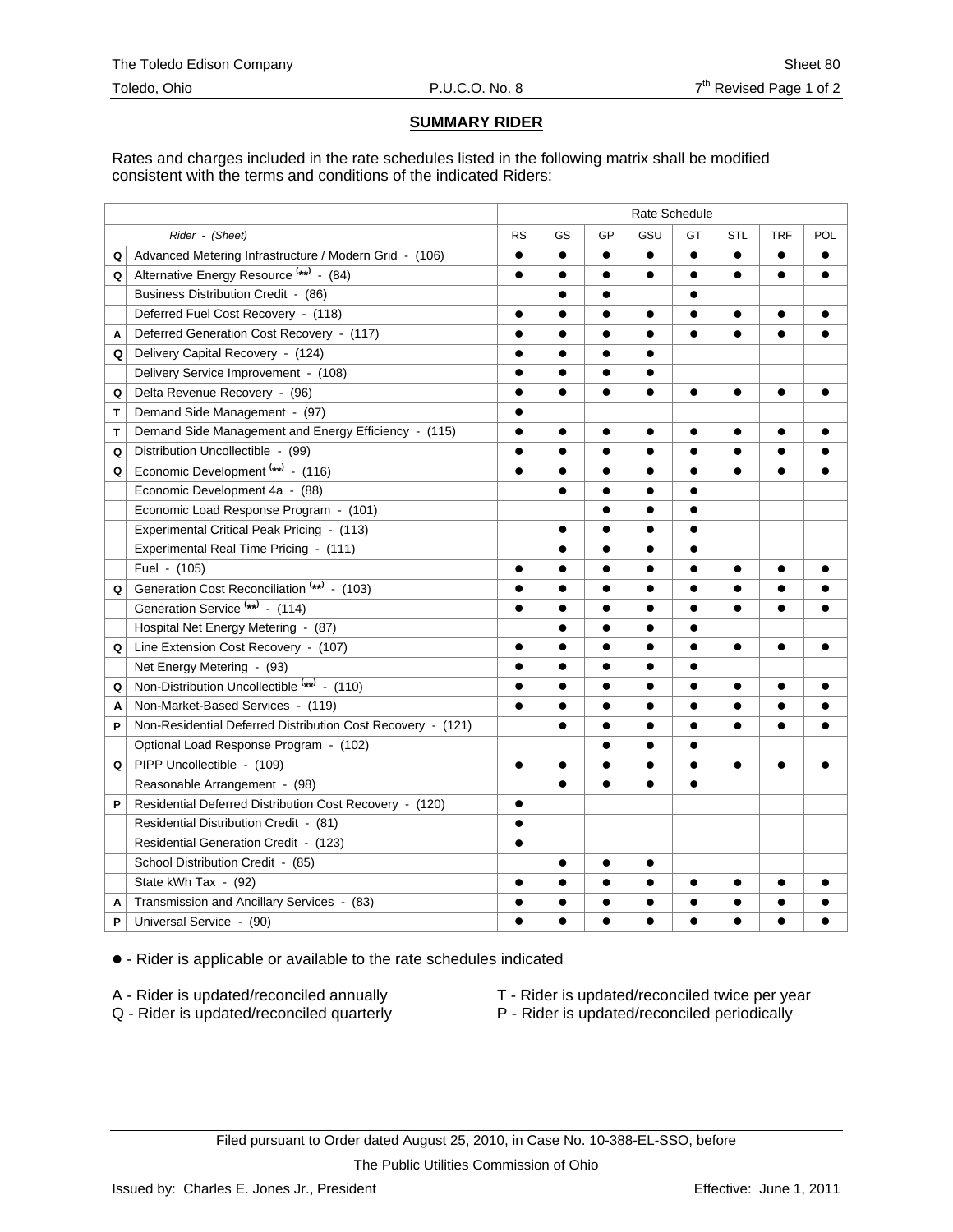# **SUMMARY RIDER**

## **PIPP CUSTOMER DISCOUNT:**

Customers who participate in the Percentage of Income Payment Plan (PIPP) program shall receive a six (6) percent discount off of the otherwise applicable Price to Compare (PTC). A customer's PTC is the total of the above referenced applicable Riders (those denoted by "**( \*\*)** ") per billing period. This discount shall remain in effect through May 31, 2014.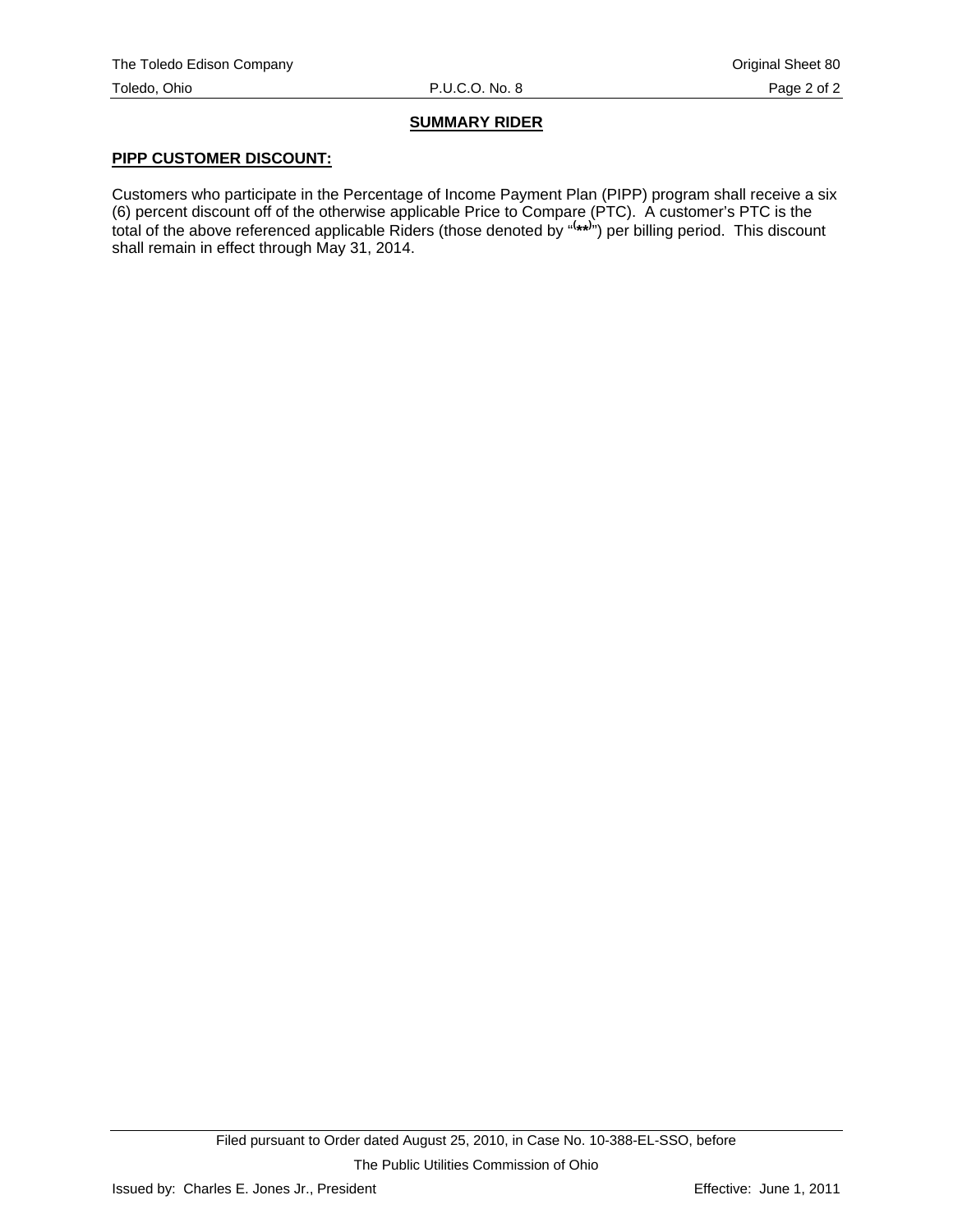#### **APPLICABILITY:**

This Economic Load Response Program Rider ("Program") is available to customers taking service from the Company at primary voltages or higher voltages provided that all of the following seven conditions are met at the time of initiation of service to the customer under this Rider and on a continuing basis thereafter: (i) the customer took service under the Company's interruptible tariffs set forth below as of February 1, 2008 or the customer took service under an interruptible contract with the Company as of February 1, 2008 that subsequently expired or was terminated; (ii) the customer can successfully demonstrate to the Company that it can reduce its instantaneous measured load to a pre-established contract Firm Load (as defined under Other Provisions, paragraph A., below) within two hours of notification provided by the Company without the need of a generator (A customer may intend to use a generator to reduce its usage to below its Firm Load, but if the generator does not operate, the customer must still reduce its usage to or below its Firm Load. Failure of a customer to reduce its usage to or below its Firm Load shall result in the consequences listed in the Emergency Curtailment Event Section herein.); (iii) the customer executes the Company's standard Program contract; (iv) the customer is taking generation service from the Company; (v) the customer is not participating in any other load curtailment or demand response program, including without limitation a demand response program offered by PJM Interconnection, L.L.C. ("PJM") or any other independent system operator; (vi) the customer commits its demand response capability to Company for integration into Company's R.C. § 4928.66 compliance programs; and, (vii) the Commission finds that the demand response capabilities of customers electing service under this rider shall count towards the Company's compliance with the peak demand reduction benchmarks set forth in R.C. § 4928.66 as applied by the Commission's applicable rules and regulations and shall be considered incremental to interruptible load on the Company's system that existed in 2008. Nothing herein shall preclude a customer from requesting and receiving an exemption from any mechanism designed to recover the cost of energy efficiency and peak demand reduction programs to the extent the exemption is requested to reasonably encourage the commitment of customer-sited capabilities to the Company.

Interruptible Power Rate "PV-46" Noted that the Common Contained Sheet No. 63

### **RATES:**

In addition to any other charges under any other rate schedules applicable to customer's service, customers participating in the Program shall also pay the charges and receive the credit set forth below:

#### **Charges:**

Program Administrative Charge:  $$150.00$  per month

EBT Charge:

During an Economic Buy Through Option Event (as defined under Other Provisions, paragraph E., below), the portion of the customer's actual measured load that exceeds its pre-established contract Firm Load for any and all hours during such event shall be assessed an EBT Charge, which is calculated for each hour of the event as follows:

**EBT Charge = (AL x MPD) x (1 + LAF) x ([1/(1 - CAT)])**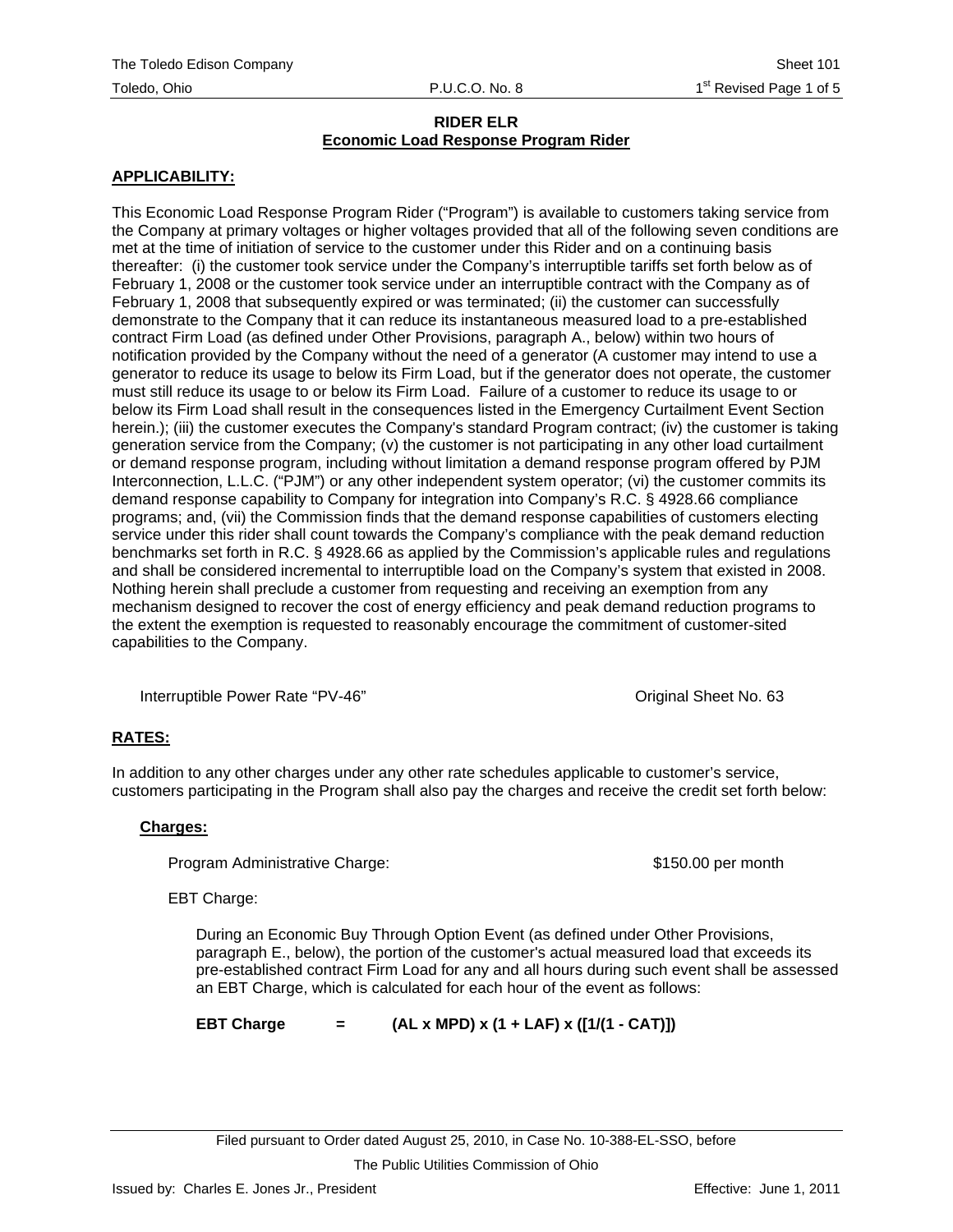Where:

- **AL** = the customer's actual hourly load during an Economic Buy Through Option Event that exceeds the customer's pre-established contract Firm Load.
- **MPD** = the market price differential, which shall be calculated by subtracting the applicable charges set forth in the Generation Service Rider (GEN) from the PJM LMP for the period in which the Economic Buy Through Option Event occurred for each hour that results in a MPD greater than zero.

PJM LMP is the final Day Ahead Locational Marginal Price as defined and specified by PJM at the appropriate pricing node during the applicable hour(s).

- **CAT** = the Commercial Activity Tax rate as established in Section 5751.03 of the Ohio Revised Code.
- **LAF** = Loss Adjustment Factor 3.0% for primary voltages 0.1% for subtransmission voltages 0.0% for transmission voltages

#### ECE Charge:

During an Emergency Curtailment Event (as defined under Other Provisions, paragraph D., below), the portion of the customer's actual measured load that exceeds its pre-established contract Firm Load for any and all hours during such event shall be assessed an ECE Charge which is calculated for each hour of the event as follows. Revenue collected by the Company as a result of any ECE Charge less amounts associated with the CAT (as defined above) shall be credited towards costs to be collected through the DSE1 charge of Rider DSE:

#### **ECE Charge = (AL x PJM LMP x 300%) x (1 + LAF) x ([1/(1-CAT)])**

### **Program Credit ("PC"):**

Customers taking service under this Rider shall receive a monthly Program Credit which shall be calculated as follows:

### **PC = CL x (\$5.00) /kW/month**

Where:

CL is the Curtailable Load, which shall be calculated by the Company for each customer by subtracting the customer's contract Firm Load from its monthly highest thirty (30) minute integrated kW load occurring during the non-holiday weekday hours of 11 a.m. to 5 p.m. Eastern Standard Time (equivalent to noon to 6 p.m. EDT). In no circumstance can the CL be negative nor can the CL be in excess of a contract amount determined based upon the customers 12 month history as of February 1, 2008. Holidays are defined as New Year's Day, Memorial Day, Independence Day, Labor Day, Thanksgiving Day and Christmas Day.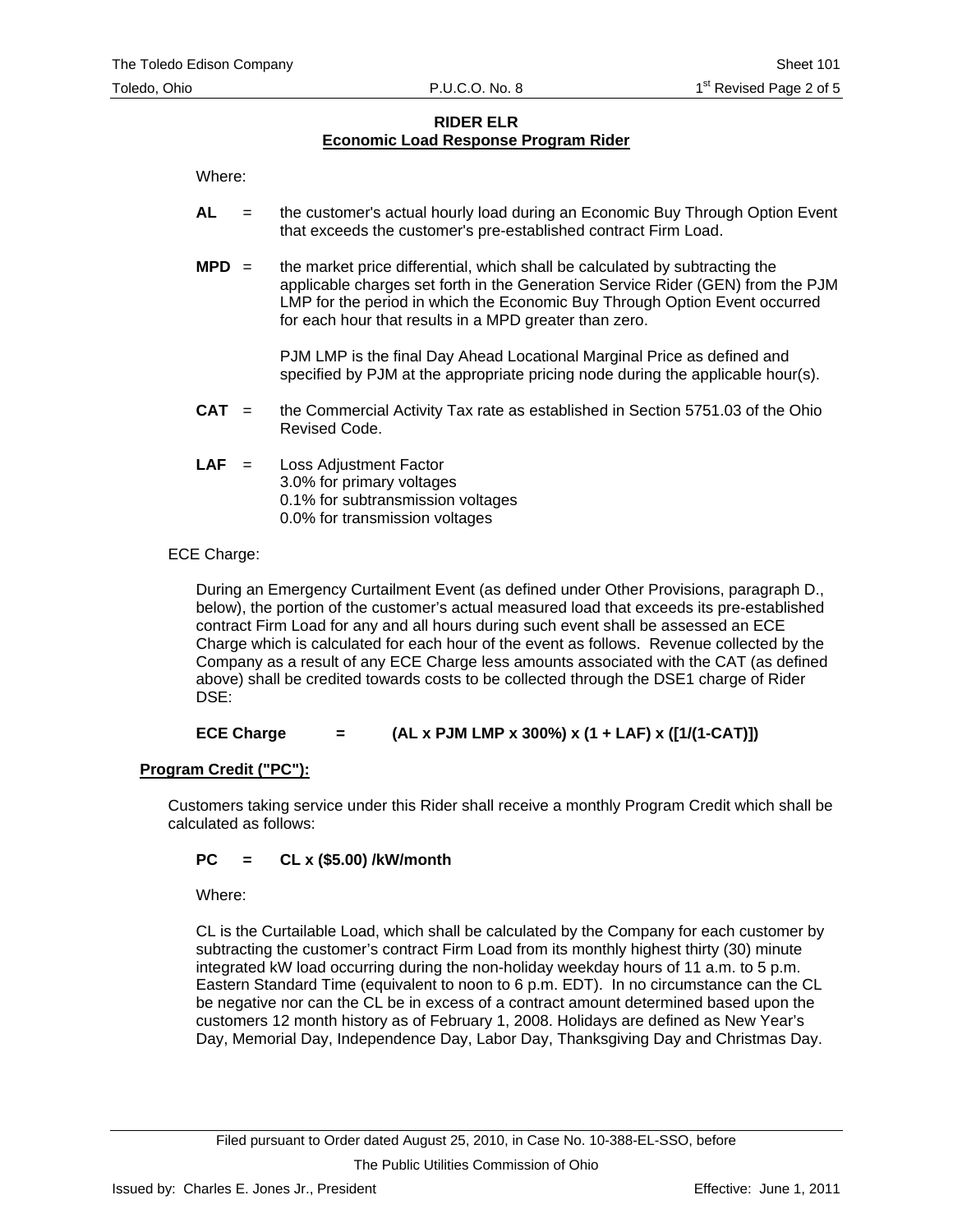#### **Minimum Bill:**

The application of the Program Credit shall not produce a total monthly bill for any customer, after including the effects of all rate schedules and riders, that results in an average price per kWh less than two (2) cents per kWh.

#### **OTHER PROVISIONS:**

#### A. Firm Load

For purposes of this rider, "Firm Load" shall be that portion of a customer's electric load that is not subject to curtailment. A customer may request a reduction to its contract Firm Load no more than once in any twelve month period. The Firm Load may be reduced to the extent that such reduction is consistent with other terms and conditions set forth in this Rider. Any such change in Firm Load shall be applied beginning with the customer's January bill immediately following the year in which the change has been approved by the Company, provided that advance written request is provided to the Company no less than thirty (30) days prior to the effective billing month of the change. The Company may increase the Firm Load at any time if the Company, at its sole discretion, determines the Firm Load is at a level that the customer fails to demonstrate that they can reach. The Company shall promptly notify the customer of any such change.

#### B. Load Response Program Contract

Customers taking service under this optional Rider shall execute the Company's standard Program contract which, among other things, will establish the Customer's Firm Load and commit the Customer's demand response capability to Company for purposes of Company's compliance with the peak demand reduction benchmarks set forth in R.C. § 4928.66 as applied by the Commission's applicable rules and regulations.

C. Metering

The customer must arrange for interval metering consistent with the Company's Miscellaneous Charges, Tariff Sheet 75.

#### D. Emergency Curtailment Event

Upon no less than two hour advance notification provided by the Company, a customer taking service under this rider must curtail all load above its Firm Load during an Emergency Curtailment Event consistent with the Company's instructions. For purposes of this rider, an Emergency Curtailment Event shall be one in which the Company, a regional transmission organization and/or a transmission operator determines, in its respective sole discretion, that an emergency situation exists that may jeopardize the integrity of either the distribution or transmission system in the area. If the Emergency Curtailment Event is requested solely by the regional transmission organization, the maximum duration that load must be curtailed will be 6 hours and shall be limited to ten events per planning year as defined by PJM. Any interruptions requested by the regional transmission organization will only occur between 12:00 PM (Noon) to 8:00 PM (Eastern Prevailing Time) for the months of May through September and 2:00 PM to 10:00 PM for the months of October through April, on weekdays other than PJM Holidays.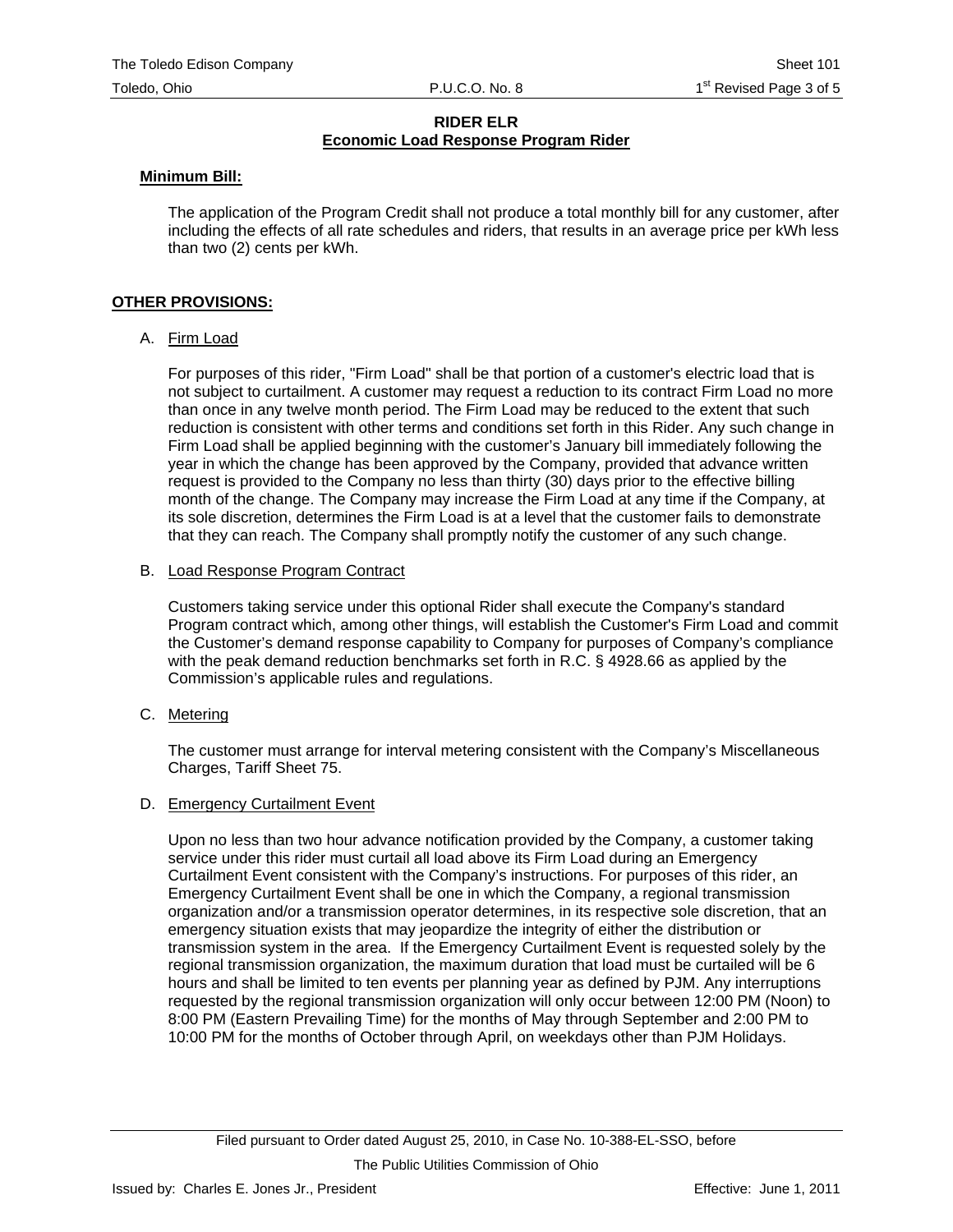During the entire period of an Emergency Curtailment Event, the customer's actual measured load must remain at or below its Firm Load with such load being measured every clock half hour. A customer's actual measured load shall be determined using the greater of the customer's highest lagging kVA or highest kW during the Emergency Curtailment Event.

If at any time during the Emergency Curtailment Event a customer's actual measured load exceeds its contract Firm Load, the Company may disconnect the customer from the transmission system for the duration of the Emergency Curtailment Event, at the customer's expense. The Company shall not be liable for any direct or indirect costs, losses, expenses, or other damages, special or otherwise, including, without limitation, lost profits that arise from such disconnection.

If at any time during the Emergency Curtailment Event a customer's actual measured load exceeds 110% of its Firm Load, the customer shall be subject to all four (4) of the following: (i) forfeit its Program Credit for the month in which the Emergency Curtailment Event occurred; (ii) pay the ECE Charge set forth in the Rates section of this Rider; (iii) pay the sum of all Program Credits received by the customer under the Program during the immediately preceding twelve billing months which shall include credits from this Rider and the Economic Development Rider; and (iv) the Company's right, at its sole discretion, to remove the customer from the Program for a minimum of 12 months.

If at any time during the Emergency Curtailment Event a customer's actual measured load is greater than 100% and less than or equal to 110% of its Firm Load during the Emergency Curtailment Event, the customer shall forfeit its Program Credit for the month in which the Emergency Curtailment Event occurred and shall pay the ECE Charge set forth in the Rates section of this Rider.

In a calendar year when an Emergency Curtailment Event has not been requested of customers on this Rider between June 1 and August 15, the Company shall simultaneously interrupt all customers on this Rider by September 30 in order to meet the Company's PJM test obligations for Load Management Resources. The duration of this test will be one hour. The Company will schedule the test and Customers shall receive advance notification of the test. All provisions of this Rider shall apply to this test.

In the event of any conflict between the terms and conditions set forth in this Rider and other service reliability requirements and/or obligations of the Company, the latter shall prevail.

#### E. Economic Buy Through Option Event

Upon no less than a 90 minute advance notification provided to the customer, the Company shall call an Economic Buy Through Option Event ("EBT") when a "Market Premium Condition" exists. A Market Premium Condition is defined as a point in time that the PJM LMP exceeds the product of 1.5 times the wholesale price resulting from the Company's competitive bid process held for generation service commencing on June 1, 2011 and updated anytime there is a price change in generation service. The number of hours of EBT cannot exceed 10% of the hours in any twelve month period beginning in June of each calendar year.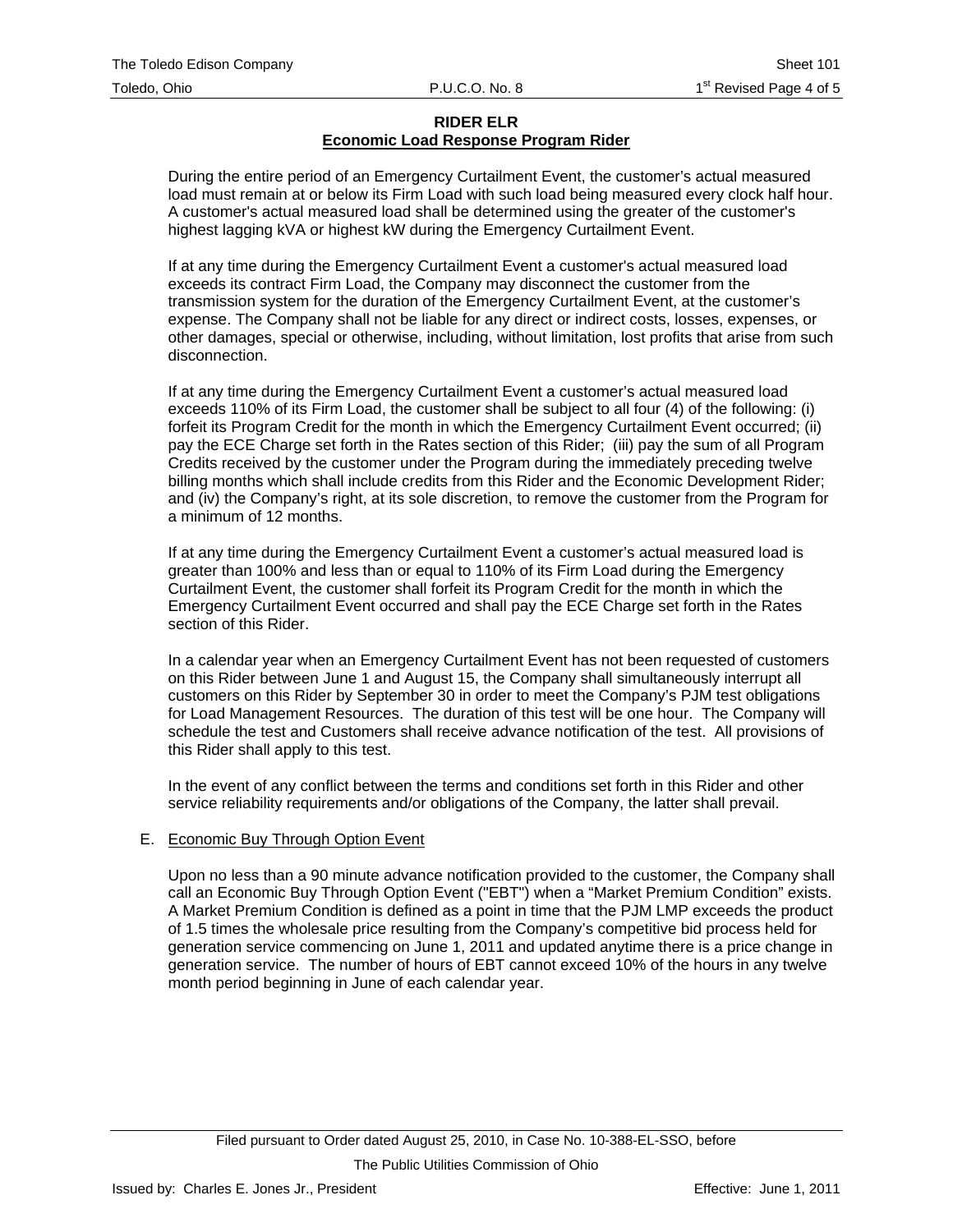#### F. Notification

Customers served under this Rider shall be provided notification of Economic Buy Through Option Events and Emergency Curtailment Events by the Company. Customers shall be provided clock times of the beginning and ending of these events, except the Emergency Curtailment Event notification may be stated such that customers must curtail their actual measured load to its Firm Load in two hours from the time the notification is issued. Receipt of notifications set out in this paragraph shall be the sole responsibility of the customer.

Notification of an Economic Buy Through Option Event and Emergency Curtailment Event consists of an electronic message issued by the Company to a device or devices such as telephone, facsimile, pager or email, selected and provided by the customer and approved by the Company. Two-way information capability shall be incorporated by the Company and the customer in order to provide confirmation of receipt of notification messages. Operation, maintenance and functionality of such communication devices selected by the customer shall be the sole responsibility of the customer.

#### G. Term

This rider shall become effective for service rendered beginning June 1, 2011, and shall expire with service rendered through May 31, 2014.

A customer may terminate its participation in the Program upon no less than thirty six (36) months advance written notice to the Company. Except as otherwise provided in this Rider, a qualifying customer may return to the Program after a hiatus from the Program of at least one (1) year on the first day of the customer's billing cycle upon at least thirty days prior written notice of the customer's intent to return.

#### H. Conditions

Payment by the customer of all charges herein is a condition of service under this Economic Load Response Program Rider.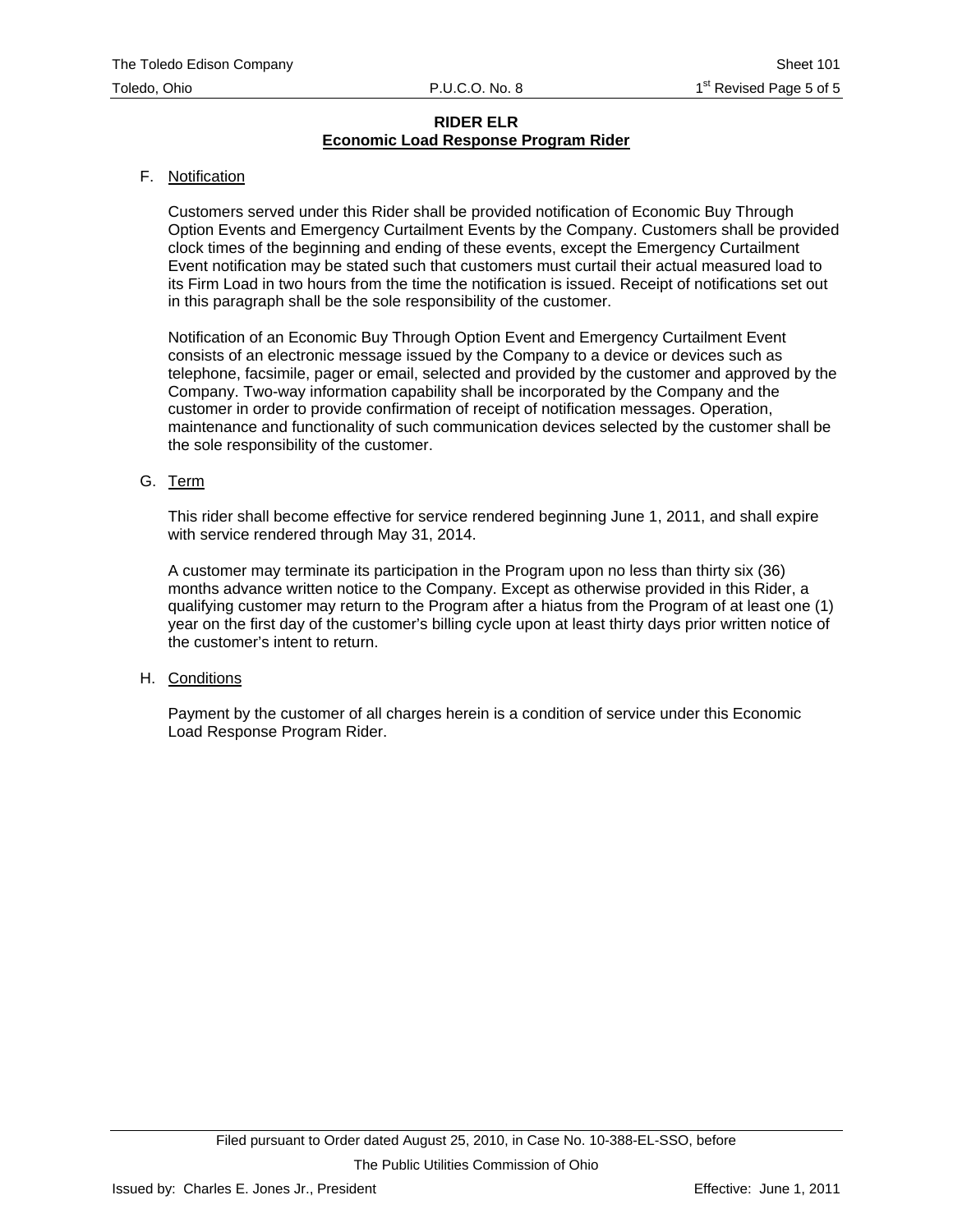### **APPLICABILITY:**

This Optional Load Response Program Rider ("Program") is available to any customer taking service from the Company at primary voltages or higher voltages provided that all of the following seven conditions are met at the time of initiation of service under this Rider and on a continuing basis thereafter: (i) the customer has at least one megawatt of Realizable Curtailable Load ("RCL"); (ii) the customer can successfully demonstrate to the Company that it can reduce its instantaneous measured load to a preestablished contract Firm Load (as defined under Other Provisions, paragraph A., below) within two hours of notification provided by the Company without the need of a generator (A customer may intend to use a generator to reduce its usage to below its Firm Load, but if the generator does not operate, the customer must still reduce its usage to or below its Firm Load. Failure of a customer to reduce its usage to or below its Firm Load shall result in the consequences listed in the Emergency Curtailment Event Section herein.); (iii) the customer executes the Company's standard Program contract; and (iv) the customer is taking generation service from the Company under the Generation Service Rider (GEN); (v) the customer is not participating in any other load curtailment program or demand response program, including without limitation a demand response program offered by PJM Interconnection, L.L.C. ("PJM") or any other independent system operator; (vi) the customer commits its demand response capability to Company for integration into Company's R.C. § 4928.66 compliance programs; and, (vii) the Commission finds that the demand response capabilities of customers electing service under this rider shall count towards the Company's compliance with the peak demand reduction benchmarks set forth in R.C. § 4928.66 as applied by the Commission's applicable rules and regulations and shall be considered incremental to interruptible load on the Company's system that existed in 2008. Nothing herein shall preclude a customer from requesting and receiving an exemption from any mechanism designed to recover the cost of energy efficiency and peak demand reduction programs to the extent the exemption is requested to reasonably encourage the commitment of customer-sited capabilities to the Company. This Rider is not applied to customers during the period the customer takes electric generation service from a certified supplier.

# **RATES:**

In addition to any other charges under any other rate schedules applicable to customer's service, customers participating in the Program shall also pay the charges and receive the credit set forth below:

### **Charges:**

Program Administrative Charge:  $$150.00$  per month

### ECE Charge:

During an Emergency Curtailment Event (as defined under Other Provisions, paragraph D., below), the portion of the customer's actual measured load that exceeds its pre-established contract Firm Load for any and all hours during such event shall be assessed an ECE Charge which is calculated for each hour of the event as follows. Revenue collected by the Company as a result of any ECE Charge less amounts associated with the CAT (as defined below) shall be credited towards costs to be collected through the DSE1 charge of Rider DSE:

**ECE Charge = (AL x PJM LMP x 300%) x (1 + LAF) x ([1/(1-CAT)])**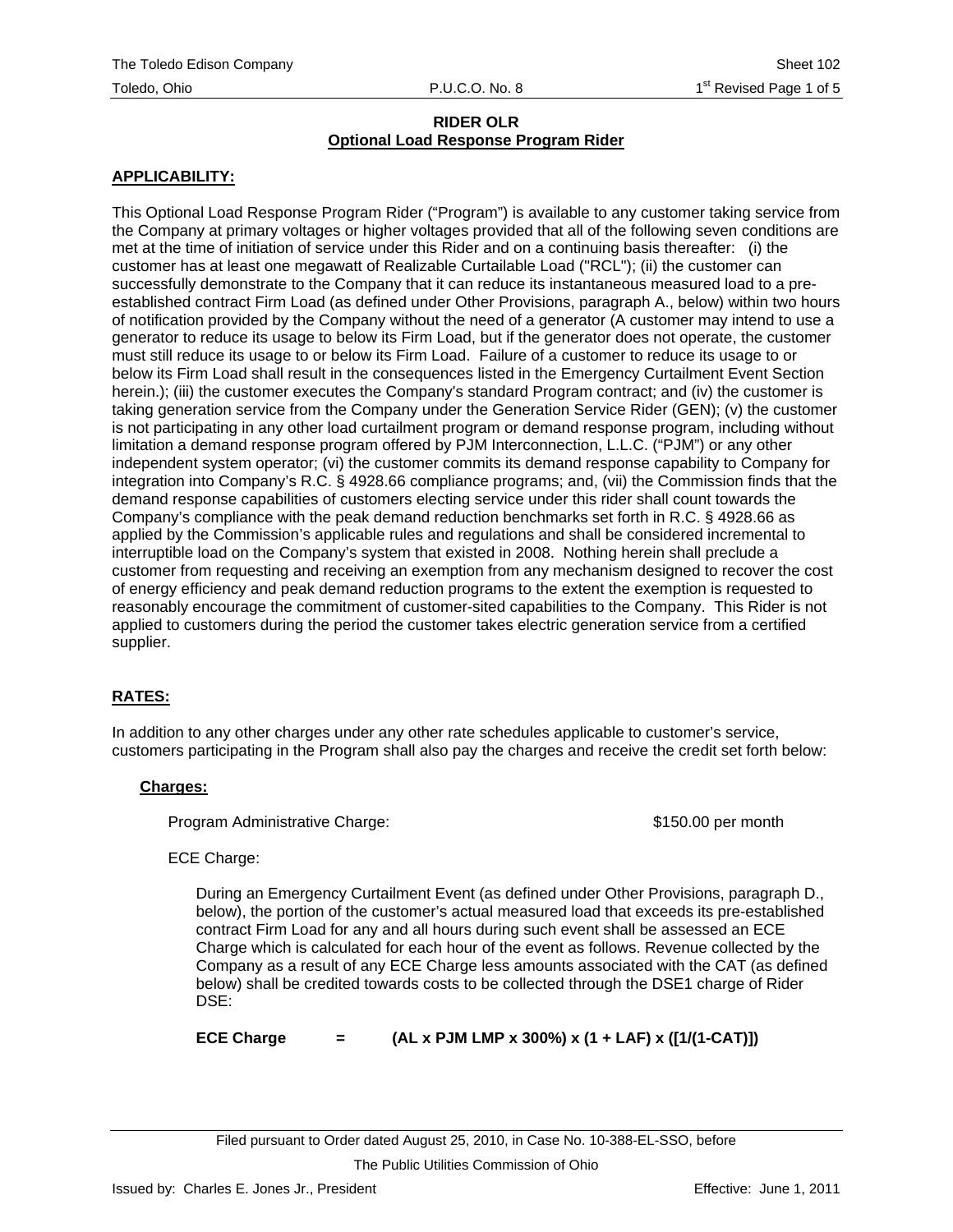Where:

**AL** = the customer's actual hourly load during an Emergency Event that exceeds the customer's pre-established contract Firm Load.

> PJM LMP is the final Day Ahead Locational Marginal Price as defined and specified by PJM at the appropriate pricing node during the applicable hour(s).

- **CAT** = the Commercial Activity Tax rate as established in Section 5751.03 of the Ohio Revised Code.
- **LAF** = Loss Adjustment Factor 3.0% for primary voltages 0.1% for subtransmission voltages 0.0% for transmission voltages

#### **Program Credit ("PC"):**

Customers taking service under this Rider shall receive a monthly Program Credit which shall be calculated as follows:

#### **PC = RCL x (\$1.95) /kW/month**

Where:

RCL is the predetermined realizable curtailable load, which shall be calculated by the Company once per year for each customer by subtracting the customer's contract Firm Load from its Average Hourly Demand ("AHD"). For purposes of this Rider, the AHD shall be the customer's average kW load occurring during the non-holiday weekday hours of 11 a.m. to 5 p.m. Eastern Standard Time (equivalent to noon to 6 p.m. EDT) during the months of June through August, excluding actual hours of any Emergency Curtailment Events occurring during the preceding 12 month period. The RCL shall not exceed the amount of a customer's billing demand in excess of the contracted Firm Load on a monthly basis. The customer shall be provided written notice each year by the Company of the value of the RCL at least thirty (30) days in advance of the effective date of the RCL.

#### **Minimum Bill:**

The application of the Program Credit shall not produce a total monthly bill for any customer, after including the effects of all rate schedules and riders, that results in an average price per kWh less than two (2) cents per kWh.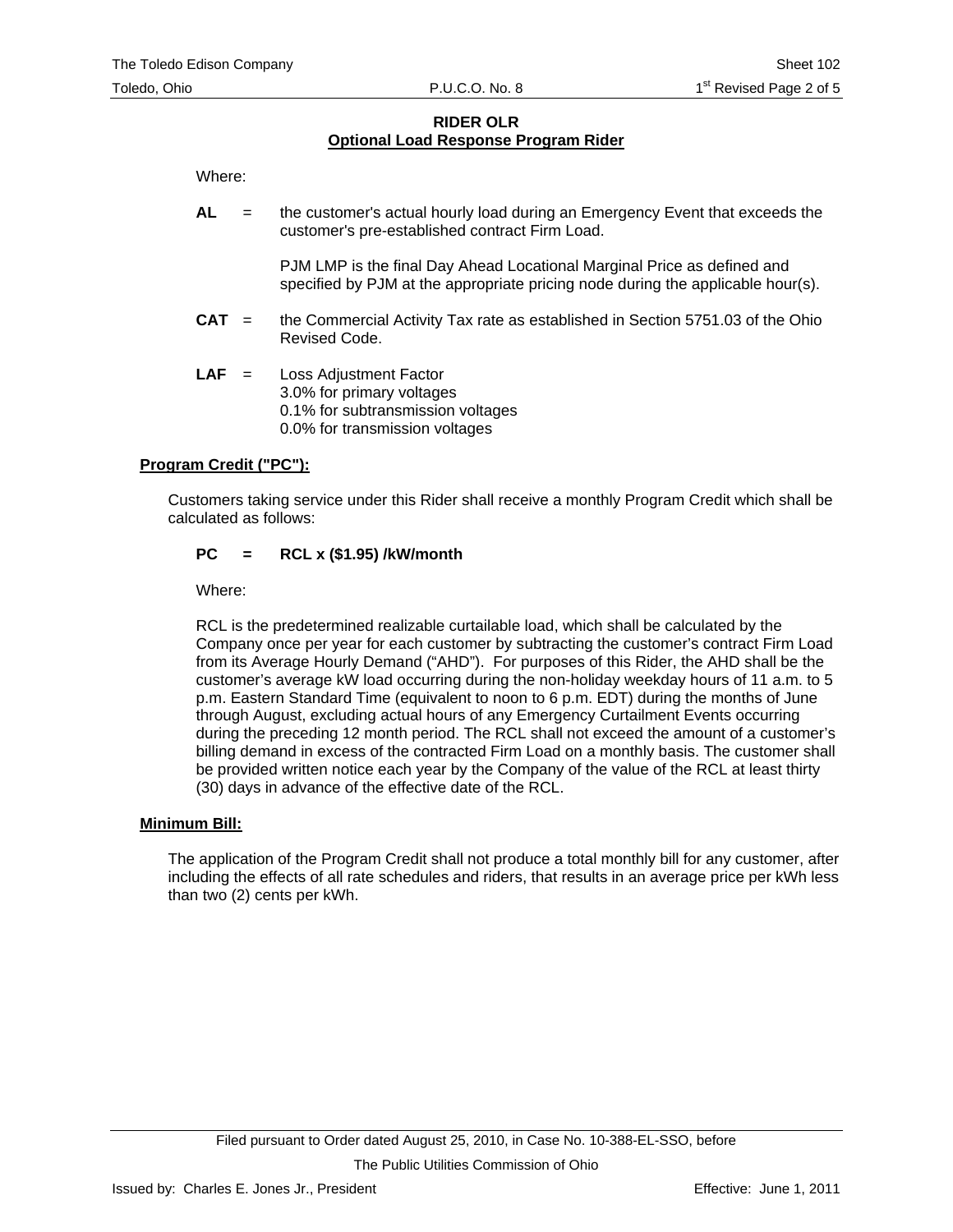## **OTHER PROVISIONS:**

### A. Firm Load

For purposes of this Rider, "Firm Load" shall be that portion of a customer's electric load that is not subject to curtailment. A customer may request a reduction to its contract Firm Load no more than once in any twelve month period. The Firm Load may be reduced to the extent that such reduction is consistent with other terms and conditions set forth in this Rider. Any such change in Firm Load shall be applied beginning with the customer's January bill immediately following the year in which the change has been approved by the Company, provided that advance written request is provided to the Company no less than thirty (30) days prior to the effective billing month of the change. The Company may increase the Firm Load at any time if the Company, at its sole discretion, determines the Firm Load is at a level that the customer fails to demonstrate that they can reach. The Company shall promptly notify the customer of any such change.

### B. Load Response Program Contract

Customers taking service under this optional rider shall execute the Company's standard Program contract which, among other things, will establish the Customer's Firm Load and commit the Customer's demand response capability to Company for purposes of Company's compliance with the peak demand reduction benchmarks set forth in R.C. § 4928.66 as applied by the Commission's applicable rules and regulations.

### C. Metering

The customer must arrange for interval metering consistent with the Company's Miscellaneous Charges, Tariff Sheet 75.

### D. Emergency Curtailment Event

Upon no less than two hour advance notification provided by the Company, a customer taking service under this rider must curtail all load above its Firm Load during an Emergency Curtailment Event consistent with the Company's instructions. For purposes of this rider, an Emergency Curtailment Event shall be one in which the Company, a regional transmission organization and/or a transmission operator determines, in its respective sole discretion, that an emergency situation exists that may jeopardize the integrity of either the distribution or transmission system in the area. If the Emergency Curtailment Event is requested solely by the regional transmission organization, the maximum duration that load must be curtailed will be 6 hours and shall be limited to ten events per planning year as defined by PJM. Any interruptions requested by the regional transmission organization will only occur between 12:00 PM (Noon) to 8:00 PM (Eastern Prevailing Time) for the months of May through September and 2:00 PM to 10:00 PM for the months of October through April, on weekdays other than PJM Holidays.

During the entire period of an Emergency Curtailment Event, the customer's actual measured load must remain at or below its Firm Load with such load being measured every clock half hour. A customer's actual measured load shall be determined using the greater of the customer's highest lagging kVa or highest kW during the Emergency Curtailment Event.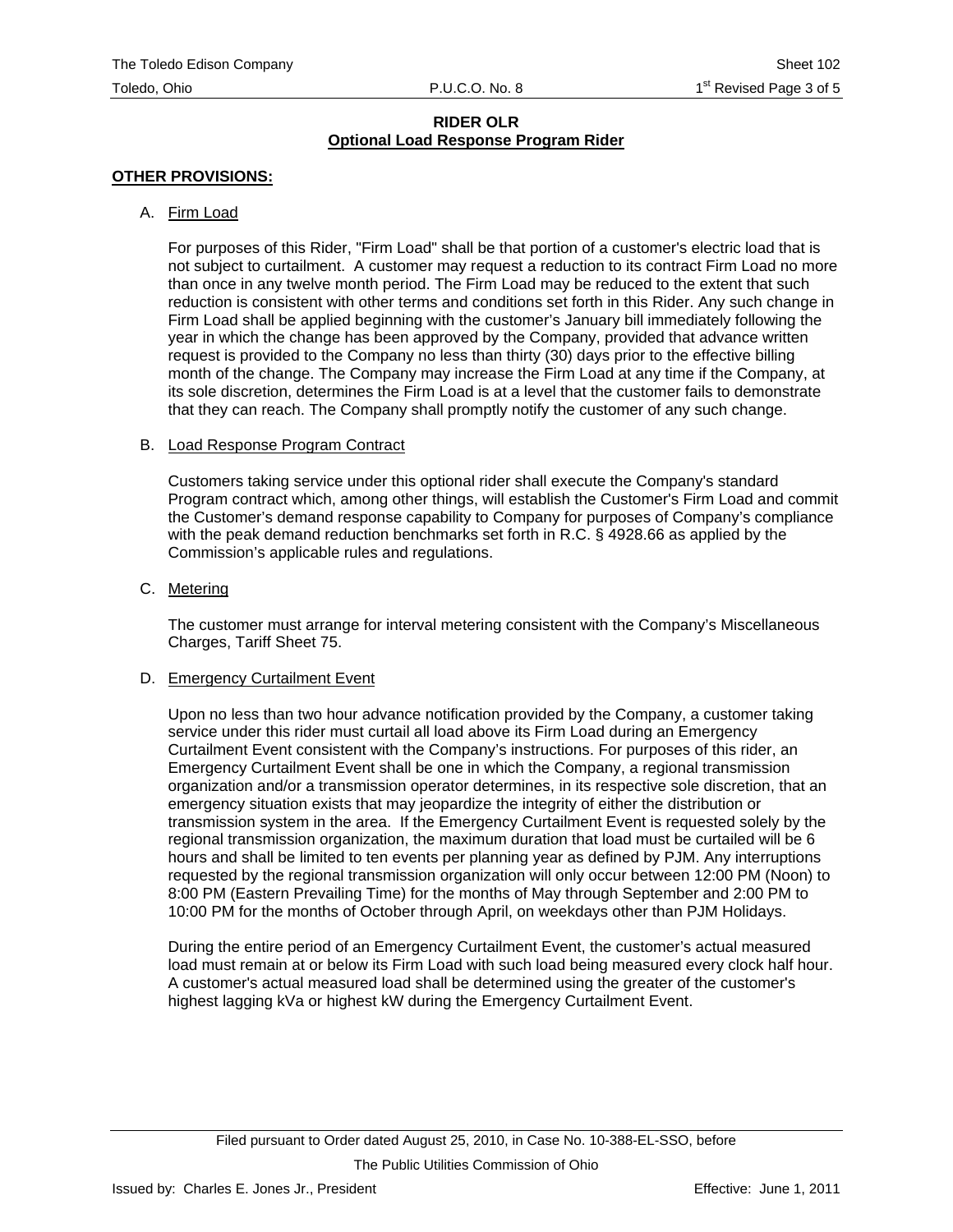If at any time during the Emergency Curtailment Event a customer's actual measured load exceeds its contract Firm Load, the Company may disconnect the customer from the transmission system for the duration of the Emergency Curtailment Event, at the customer's expense. The Company shall not be liable for any direct or indirect costs, losses, expenses, or other damages, special or otherwise, including, without limitation, lost profits that arise from such disconnection.

If at any time during the Emergency Curtailment Event a customer's actual measured load exceeds 110% of its Firm Load, the customer shall be subject to all four (4) of the following: (i) forfeit its Program Credit for the month in which the Emergency Curtailment Event occurred; (ii) pay the ECE Charge set forth in the Rates section of this Rider; (iii) pay the sum of all Program Credits received by the customer under the Program during the immediately preceding twelve billing months which shall include credits from this Rider; and (iv) the Company's right, at its sole discretion, to remove the customer from the Program for a minimum of 12 months.

If at any time during the Emergency Curtailment Event a customer's actual measured load is greater than 100% and less than or equal to 110% of its Firm Load during the Emergency Curtailment Event, the customer shall forfeit its Program Credit for the month in which the Emergency Curtailment Event occurred and shall pay the ECE Charge set forth in the Rates section of this Rider.

In a calendar year when an Emergency Curtailment Event has not been requested of customers on this Rider between June 1 and August 15, the Company shall simultaneously interrupt all customers on this Rider by September 30 in order to meet the Company's PJM test obligations for Load Management Resources. The duration of this test will be one hour. The Company will schedule the test and Customers shall receive advance notification of the test. All provisions of this Rider shall apply to this test.

In the event of any conflict between the terms and conditions set forth in this rider and other service reliability requirements and/or obligations of the Company including all PJM requirements that may be in effect, the latter shall prevail.

### E. Notification

Customers served under this Rider shall be provided notification Emergency Curtailment Events by the Company. Customers shall be provided clock times of the beginning and ending of these events, except the Emergency Curtailment Event notification may be stated such that customers must curtail their actual measured load to its Firm Load in two hours from the time the notification is issued. Receipt of notifications set out in this paragraph shall be the sole responsibility of the customer.

Notification of an Emergency Curtailment Events consists of an electronic message issued by the Company to a device or devices such as telephone, facsimile, pager or email, selected and provided by the customer and approved by the Company. Two-way information capability shall be incorporated by the Company and the customer in order to provide confirmation of receipt of notification messages. Operation, maintenance and functionality of such communication devices selected by the customer shall be the sole responsibility of the customer.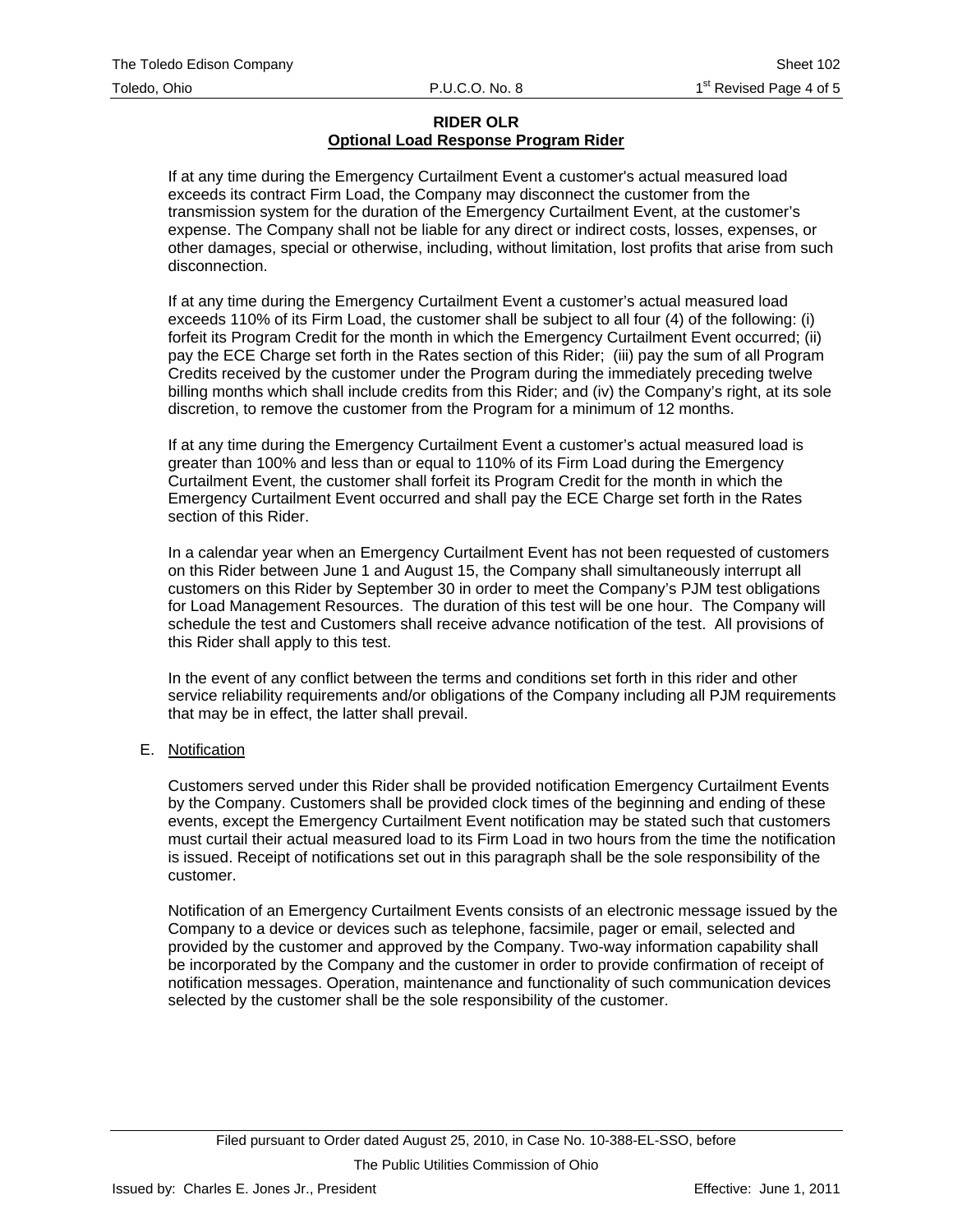## F. Term

This rider shall become effective for service rendered beginning June 1, 2011 and shall expire with service rendered through May 31, 2014.

A customer may terminate its participation in the Program upon no less than thirty six (36) months advance written notice to the Company. Except as otherwise provided in this rider, a qualifying customer may return to the Program after a hiatus from the Program of at least one (1) year on the first day of their billing cycle upon at least thirty days prior written notice of their intent to return.

G. Conditions

Payment by the customer of all charges herein is a condition of service under this Optional Load Response Program Rider.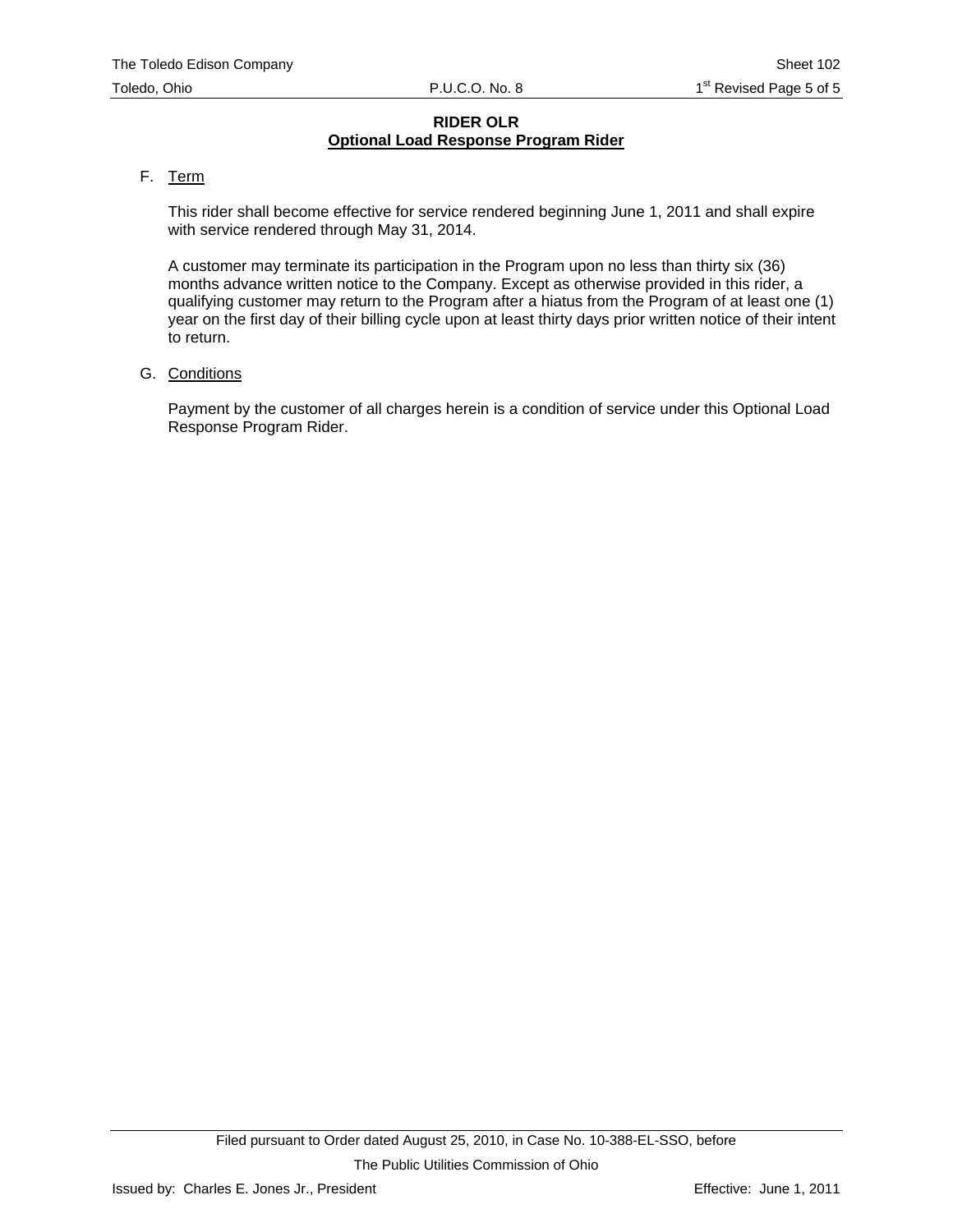### **RIDER GCR Generation Cost Reconciliation Rider**

## **APPLICABILITY:**

Applicable to any customer who receives electric service under the Company's rate schedules. The Generation Cost Reconciliation Rider (GCR) charge will apply, by rate schedule, effective for service rendered beginning June 1, 2011, for all kWhs per kWh.

| GCR1       | GCR <sub>2</sub> |
|------------|------------------|
| 0.2445c    | $0.0000$ ¢       |
| $0.2445$ ¢ | $0.0000$ ¢       |
| $0.2352$ ¢ | $0.0000$ ¢       |
| 0.2284c    | $0.0000$ ¢       |
| 0.2281¢    | $0.0000$ ¢       |
| $0.2445$ ¢ | $0.0000$ ¢       |
| 0.2445c    | $0.0000$ ¢       |
| 0.2445c    | $0.0000$ ¢       |
|            |                  |

The GCR charge shall be calculated as follows:

## **GCR** =  $\{[GCR\ \text{Deferral \text{Balance}]} / S\} \times 1/(1 - CAT) \times \{ (1 - LOSS_{AVG}) / (1 - LOSS) \}$

Where:

- i. The calculation period is the three-month period ended two months prior to the effective dates of the updated rider (i.e. three months ended October 31, January 31, April 30, and July 31).
- ii. Each component of the formula includes the aggregated data for The Cleveland Electric Illuminating Company, Ohio Edison Company, and The Toledo Edison Company.
- iii. For any given billing period, only the non-zero GCR charge will be applied.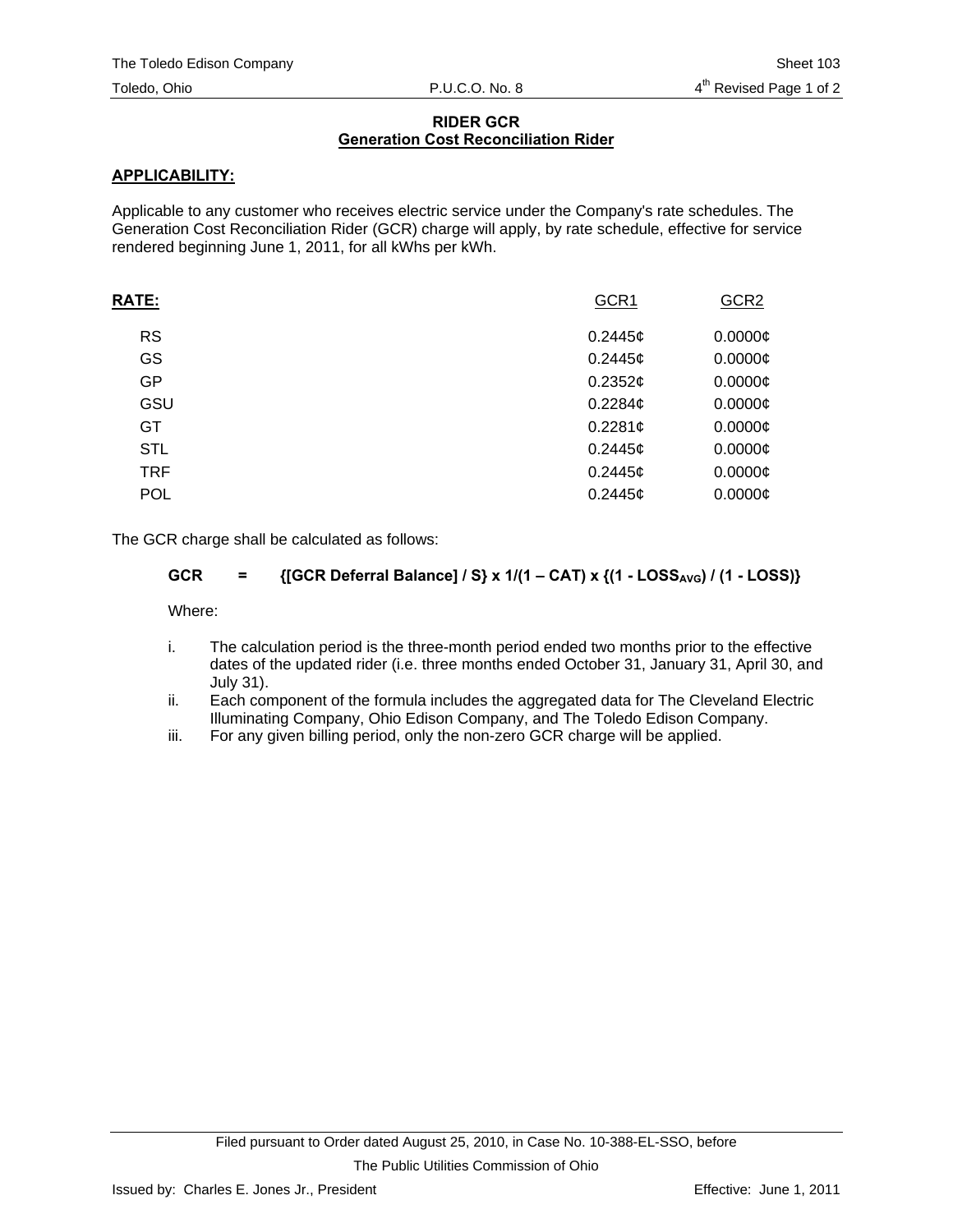#### **RIDER GCR Generation Cost Reconciliation Rider**

GCR Deferral Balance =  $[(B_P - GCR_{REV} - GEN_{REV} + E_S + E_{CBP}) + I]$ 

- $B<sub>P</sub>$   $=$  The actual reconciliation balance, including applicable interest, at the end of the previous calculation period.
- $GCR_{REV}$  = The actual revenue associated with Rider GCR, as billed for the calculation period, excluding applicable Commercial Activity Tax.
- **GEN<sub>REV</sub>** = The actual revenue associated with Riders GEN, RTP and CPP as billed for the calculation period, excluding applicable Commercial Activity Tax.
- **E<sub>S</sub>**  $=$  The actual cost of supplying generation service to SSO customers and customers taking service under special contracts for the calculation period.
- **E<sub>CBP</sub>** = The competitive bidding process expenses.
- **I**  $=$  The applicable interest for the calculation period at a monthly rate of 0.7066%.
- **S**  $=$  The projected kWh sales for the period during which Rider GCR will be applied.
- **CAT** = The Commercial Activity Tax rate as established in Section 5751.03 of the Ohio Revised Code.
- **LOSS** = The loss factor associated with each rate category based on service voltage. (See Page 1 of Exhibit C to the Application in Case No. 08-0935-EL-SSO).
- LOSS<sub>AVG</sub> = The aggregated loss factor.

### **AVOIDABILITY:**

If the GCR Deferral Balance  $\leq$  (5% x E<sub>s</sub>) for a given calculation period, then GCR1 = GCR and GCR1 is not applied to customers who take generation from a certified supplier.

If the **GCR Deferral Balance > (5% x E<sub>S</sub>)** for a given calculation period, then GCR2 = GCR and GCR2 is not avoidable for customers who take generation from a certified supplier.

Regardless, in the event that a supplier that has been providing power as a result of the competitive bid process defaults during the applicable ESP period, the Company upon its belief that such default will cause the GCR Deferral Balance to exceed the 5% threshold, may determine that the GCR charge is not avoidable for customers who take generation from a certified supplier.

#### **RIDER UPDATES:**

The charges contained in this Rider shall be updated and reconciled on a quarterly basis. No later than December 1st, March 1st, June 1st and September 1st of each year, the Company will file with the PUCO a request for approval of the Rider charges which, unless otherwise ordered by the PUCO, shall become effective on a service rendered basis on January 1st, April 1st, July 1st and October 1st of each year, beginning October 1, 2011.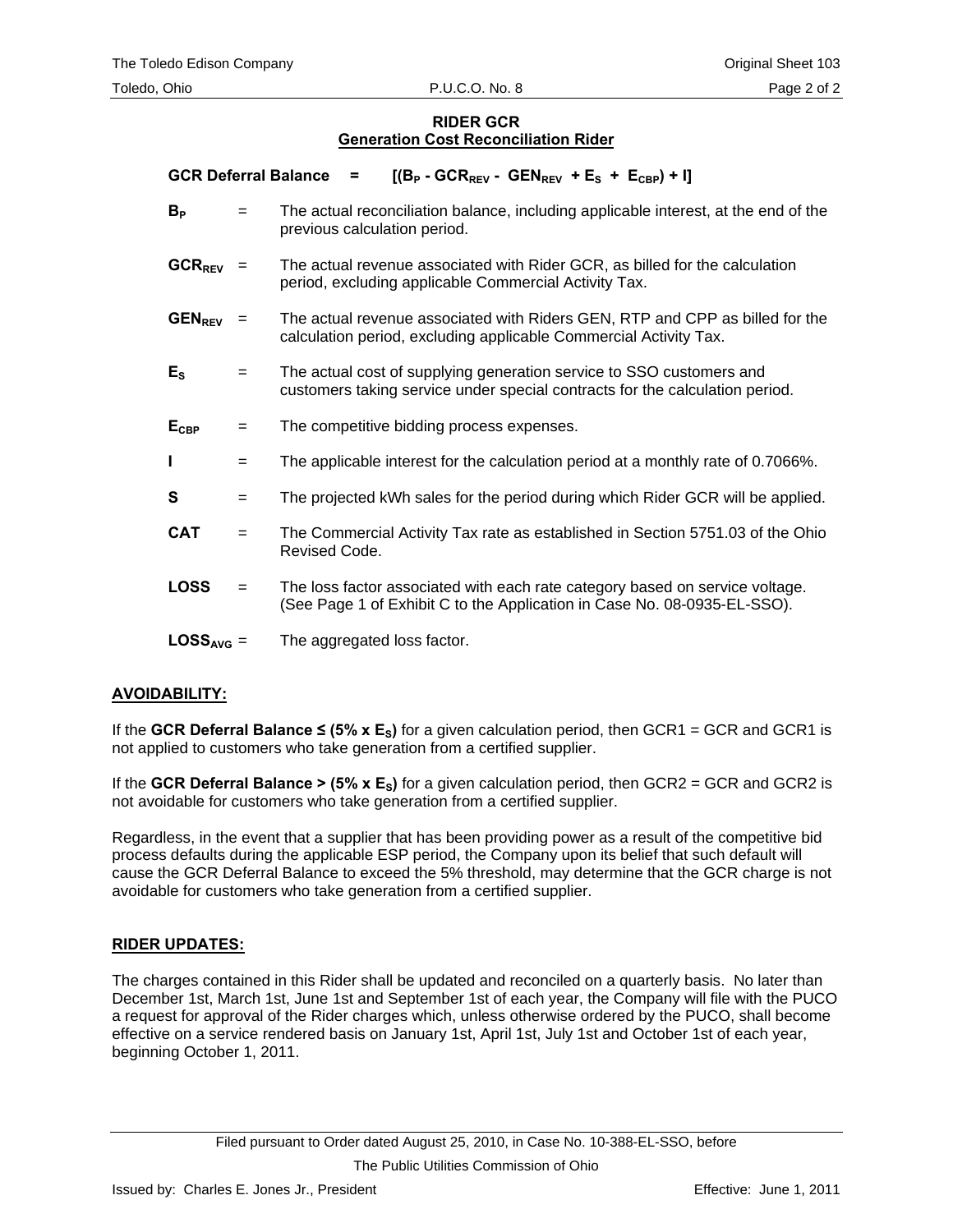#### **RIDER AMI Advanced Metering Infrastructure / Modern Grid Rider**

#### **APPLICABILITY:**

Applicable to any customer who receives electric service under the Company's rate schedules, with the exception of General Service - Transmission (Rate "GT"). This Advanced Metering Infrastructure / Modern Grid Rider charge is a fixed monthly charge and will be effective for service rendered beginning June 1, 2011. This Rider is not avoidable for customers during the period the customer takes electric generation service from a certified supplier.

#### **CHARGE \*:**

| <b>RS</b>               | \$0.100 |
|-------------------------|---------|
| <b>GS</b>               | \$0.504 |
| <b>GP</b>               | \$7.541 |
| GSU                     | \$7.488 |
| STL (per lighting unit) | \$0.022 |
| <b>TRF</b>              | \$0.092 |
| <b>POL</b>              | \$0.127 |

\* The charges listed above, except those for rate schedule STL, will be applied per customer, per month. Any customer who receives electric service under rate schedule STL will have the above charge applied per lighting unit, per month.

### **RIDER UPDATES:**

The charges contained in this Rider shall be updated and reconciled on a quarterly basis. No later than December 1st, March 1st, June 1st and September 1st of each year, the Company shall file with the PUCO a request for approval of the Rider charges which, unless otherwise ordered by the PUCO, shall become effective on a service rendered basis on January 1st, April 1st, July 1st and October 1st of each year.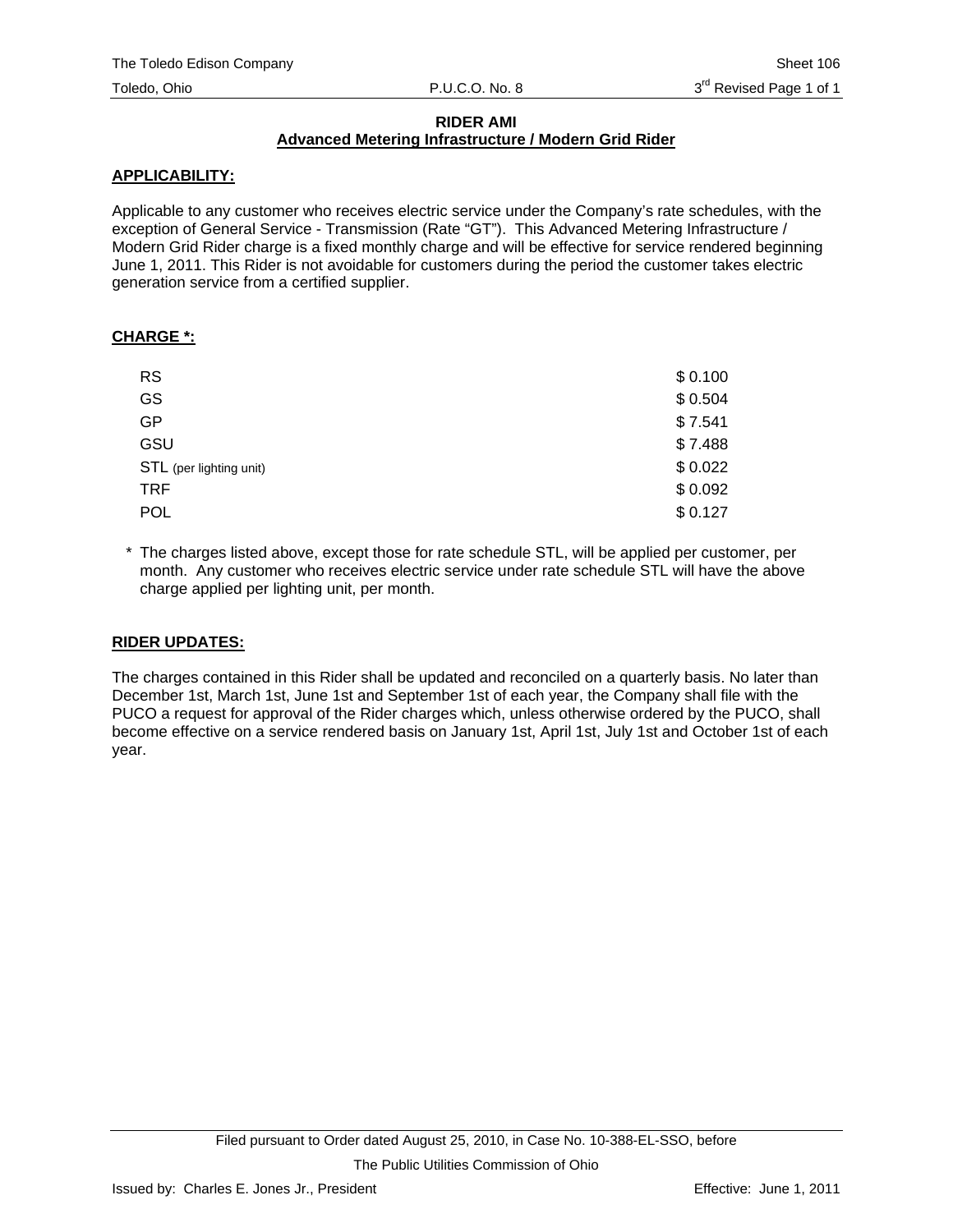#### **RIDER RTP Experimental Real Time Pricing Rider**

#### **AVAILABILITY:**

This Rider is not available to customers during the period the customer takes electric generation service from a certified supplier. This Rider is not available to customers during the period the customer is taking service under Rider ELR or Rider CPP.

The Experimental Real Time Pricing Rider (RTP) shall be applied in lieu of the Generation Service Rider (GEN) to customers participating in this voluntary experimental program.

#### **PROGRAM DESCRIPTION:**

The RTP Program is voluntary and will be offered on an experimental basis through May 31, 2014, unless earlier terminated by the Company. Its purpose is to test customer response to hourly price signals quoted by PJM Interconnection, L.L.C. ("PJM") or any other applicable independent system operator to supply electricity. Participation in the RTP Program offers customers the opportunity to manage their electric costs by either shifting load from higher price to lower price periods or by adding new load during lower price periods.

#### **RATE:**

In addition to any other charges under all other rate schedules applicable to customer's service, exclusive of Rider GEN, customers taking service under this Rider shall also pay the charges set forth below:

#### **Charges:**

Program Administrative Charge:  $$150.00$  per month

#### **RTP Billing:**

Customers taking service under this Rider will be billed based on the following calculation:

**RTP Bill = Program Charge + RTP Energy Charge + RTP Fixed Charge + All Applicable Riders**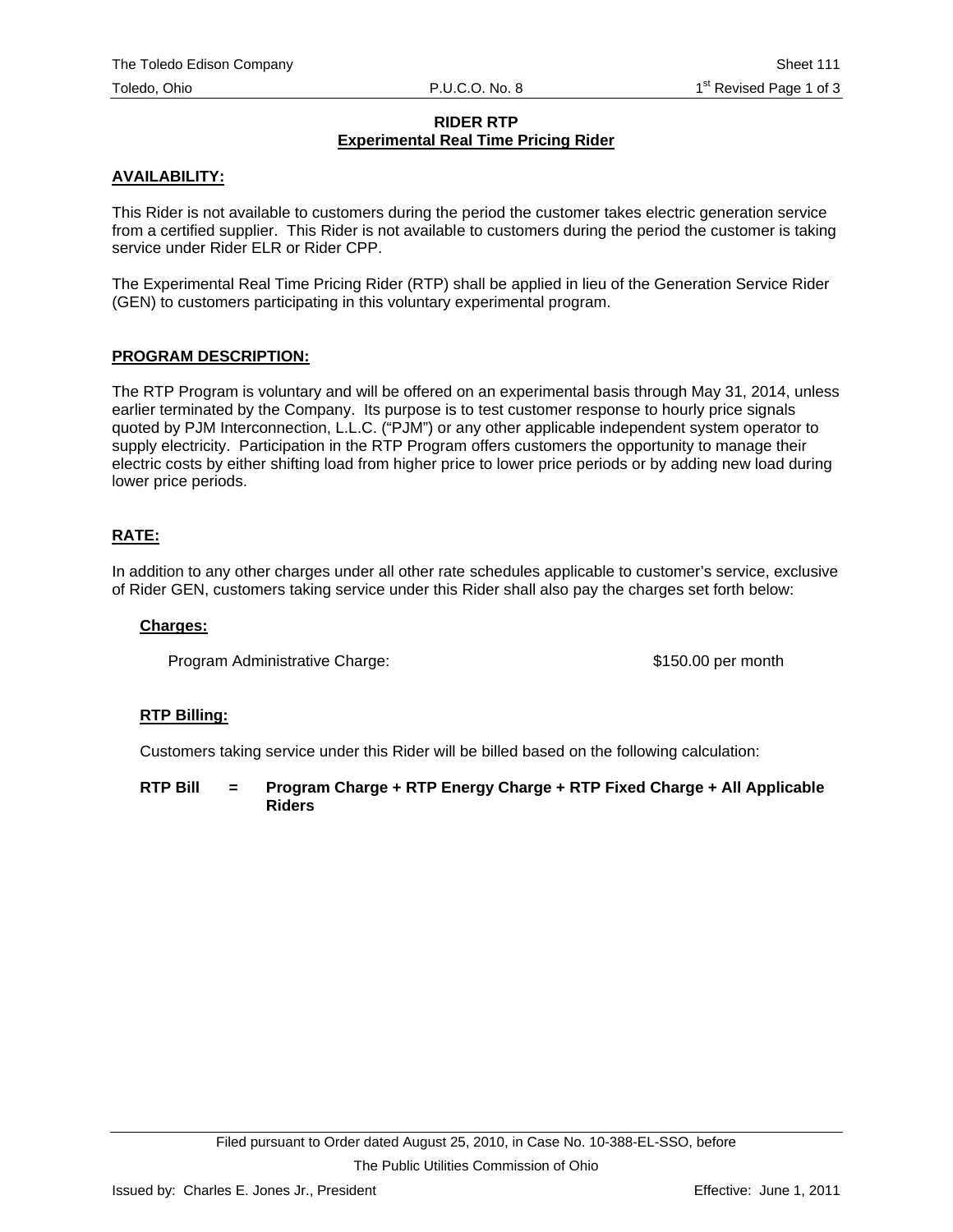#### **RIDER RTP Experimental Real Time Pricing Rider**

### **RTP Energy Charge:**

The RTP Energy Charge (RTPEC) is equal to the customers hourly energy usage applied to the hourly energy price quotes made publicly available by PJM, as defined in the  $LMP_t$  definition below.

The RTPEC is calculated as follows:

$$
RTPEC = \sum_{t=1}^{n} (kWh_t \times LMP_t)
$$

Where:

| $kWh_t$ | $=$ | Customer's kilowatt-hour usage in hour t                                                                                                                                                                                                                                                                                                               |
|---------|-----|--------------------------------------------------------------------------------------------------------------------------------------------------------------------------------------------------------------------------------------------------------------------------------------------------------------------------------------------------------|
| t       | $=$ | An hour in the billing period                                                                                                                                                                                                                                                                                                                          |
| n       | $=$ | Total number of hours in the billing period                                                                                                                                                                                                                                                                                                            |
| $LMP_t$ | $=$ | the "Day-Ahead" Locational Marginal Price, or "LMP" in hour t as defined and<br>specified by PJM at the appropriate pricing node, as this node may be changed<br>or superseded from time to time by PJM. In the event there is an error in the LMP<br>reported by PJM, the Company shall apply such prices as corrected by PJM in<br>monthly billings. |

The Company shall not be responsible for failure of the customer to receive and act upon market based quotes. The customer is responsible for its access to the Internet for access to PJM pricing.

### **RTP Fixed Charges:**

The following RTP Fixed Charges will apply, by rate schedule, for all kWhs per kWh:

| Summer          | Winter              |
|-----------------|---------------------|
| 2.6751¢         | 2.2398c             |
| 1.9582 $\sigma$ | $1.5546\mathcal{C}$ |
| 1.6035c         | $1.2247$ ¢          |
| 1.4114 $\phi$   | 1.0335c             |
|                 |                     |

For billing purposes, the winter rates shall be applicable beginning with service rendered September 1 through service rendered for May 31. The summer rates shall apply in all other billing periods.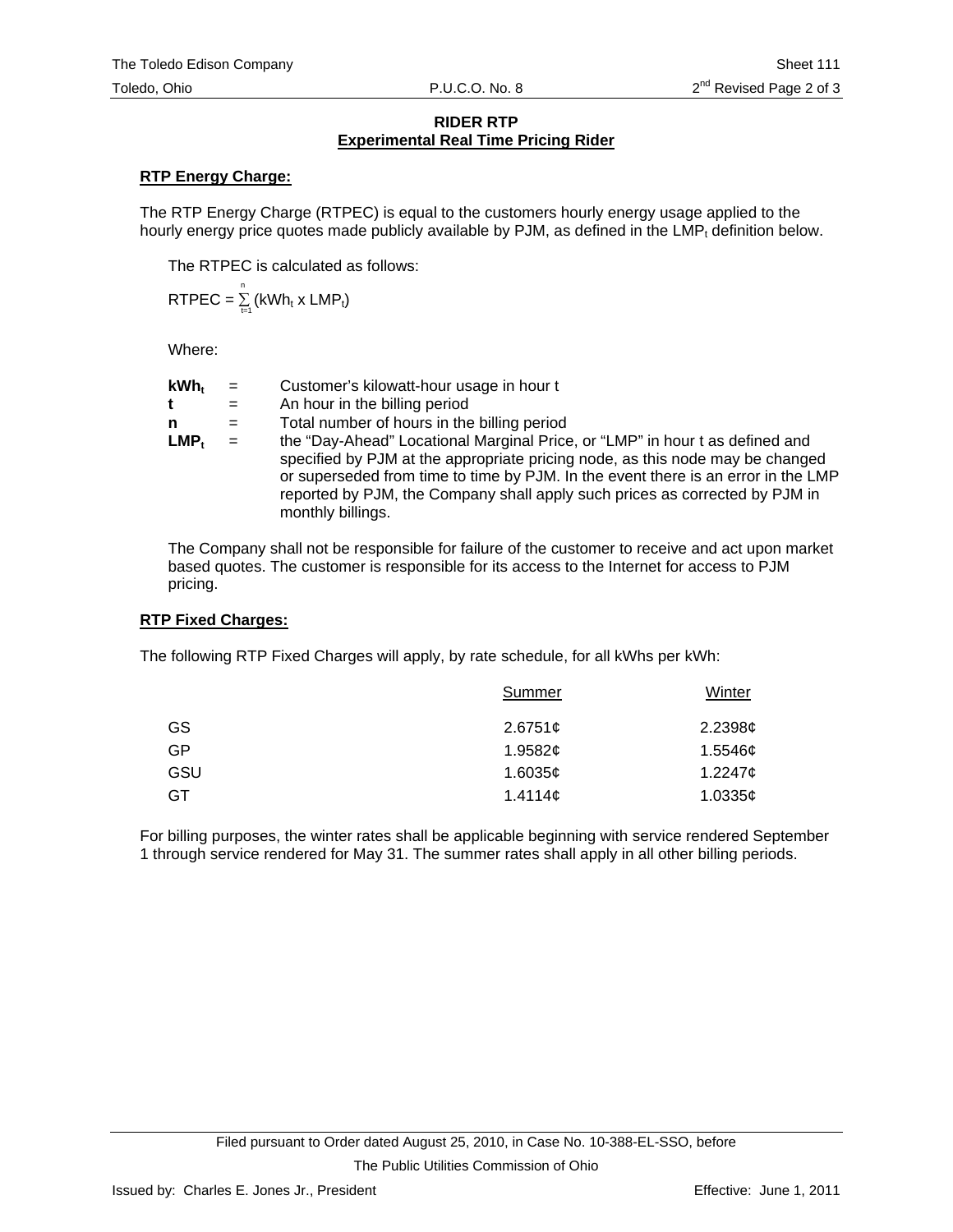#### **RIDER CPP Experimental Critical Peak Pricing Rider**

## **AVAILABILITY:**

This Rider is not available to customers during the period the customer takes electric generation service from a certified supplier. This Rider is not available to customers during the period the customer is taking service under Rider ELR, Rider OLR or Rider RTP.

The Experimental Critical Peak Pricing Rider (CPP) shall be applied in lieu of the Generation Service Rider (GEN) to customers participating in this voluntary experimental program.

The CPP Charge shall reflect time-of-day pricing, for all kWh per kWh, for both Summer and Winter seasons, as shown below:

#### **RATE:**

In addition to any other charges under all other rate schedules applicable to customer's service, exclusive of Rider GEN, customers taking service under this Rider shall also pay the charges set forth below:

#### **Charges:**

Program Administrative Charge:  $$37.50$  per month

| Capacity Charges      |                       | Summer           |          |                | Winter           |               |
|-----------------------|-----------------------|------------------|----------|----------------|------------------|---------------|
|                       | Midday<br><b>Peak</b> | Shoulder<br>Peak | Off-Peak | Midday<br>Peak | Shoulder<br>Peak | Off-Peak      |
| GS                    | 1.3572c               | 1.3572c          | 1.3572c  | 1.3572c        | 1.3572¢          | 1.3572 $\phi$ |
| GP                    | 0.8394c               | 0.8394c          | 0.8394c  | 0.8394c        | 0.8394c          | 0.8394c       |
| GSU                   | 0.6405c               | 0.6405c          | 0.6405c  | 0.6405c        | 0.6405c          | 0.6405c       |
| GT                    | 0.4538c               | 0.4538c          | 0.4538c  | 0.4538c        | 0.4538c          | 0.4538c       |
|                       |                       |                  |          |                |                  |               |
| <b>Energy Charges</b> |                       | Summer           |          |                | Winter           |               |
|                       | Midday<br>Peak        | Shoulder<br>Peak | Off-Peak | Midday<br>Peak | Shoulder<br>Peak | Off-Peak      |
| GS                    | 6.4446c               | 6.4446c          | 3.8443c  | 5.6685c        | 6.4807 $\sigma$  | $3.6525$ ¢    |
| GP                    | $6.2210$ ¢            | $6.2210$ ¢       | 3.7109c  | 5.4717c        | 6.2557 $\sigma$  | $3.5257$ ¢    |
| GSU                   | 6.0460c               | 6.0460¢          | 3.6065¢  | 5.3178c        | $6.0797$ ¢       | 3.4265¢       |

Midday-peak time shall be noon to 6 p.m. EST, Monday through Friday, excluding holidays.

Shoulder-peak time shall be 6 a.m. to noon and 6 p.m. to 10 p.m. EST, Monday through Friday, excluding holidays.

Holidays are defined as New Year's Day, Memorial Day, Independence Day, Labor Day, Thanksgiving Day, and Christmas Day. Off-Peak shall be all other hours.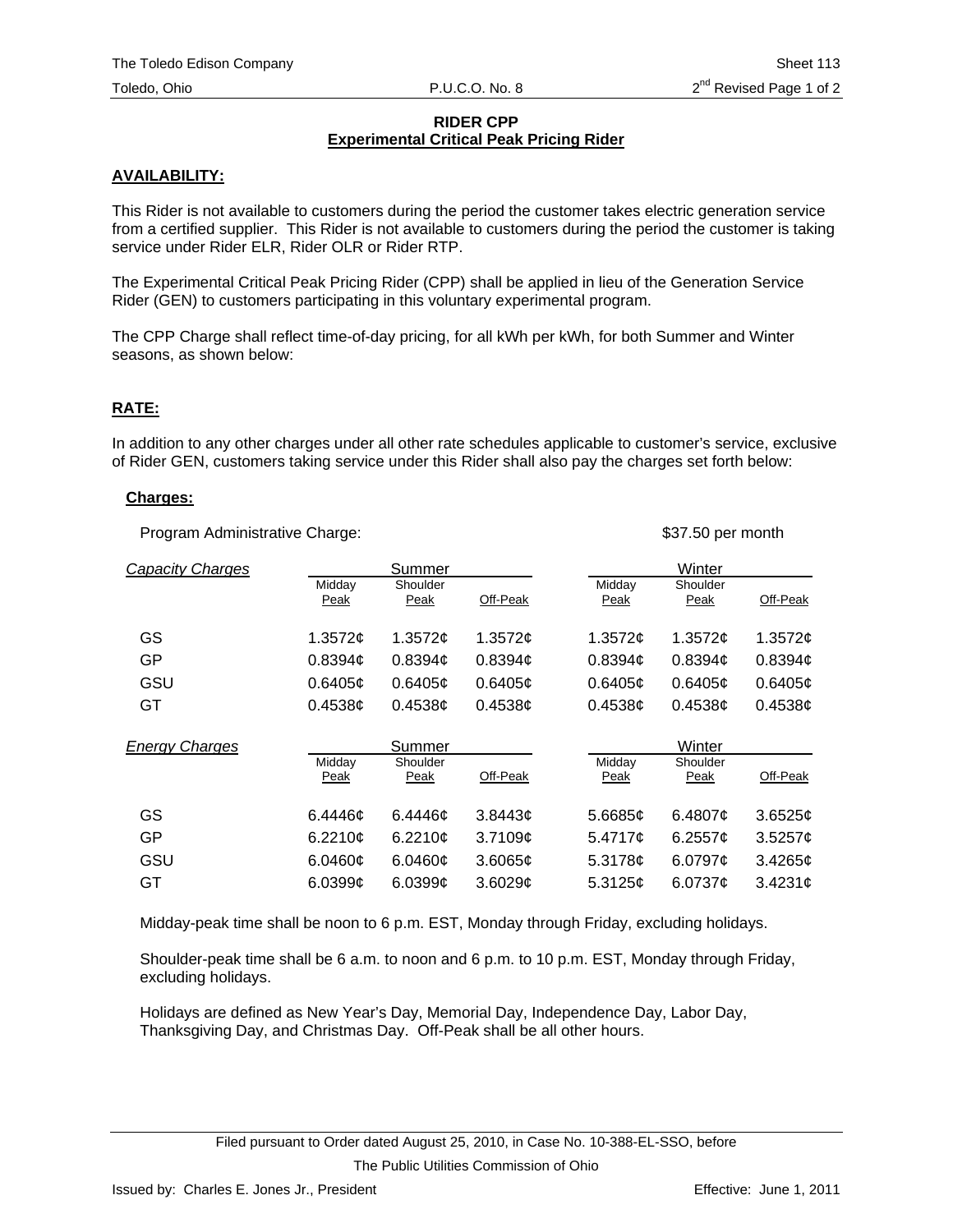#### **RIDER CPP Experimental Critical Peak Pricing Rider**

For billing purposes, the winter rates shall be applicable beginning with service rendered September 1 through service rendered for May 31. The summer rates shall apply in all other billing periods.

\* With day-ahead notification by the Company, the applicable Midday-Peak CPP Charge shall change to 30.2000¢ per kWh for up to 10 days for a period of 6 hours each day, noon to 6 p.m. EST, during the summer as determined by the Company ("Critical Peak Pricing Hours").

## **METERING:**

The customer must arrange for interval metering consistent with the Company's Miscellaneous Charges, Tariff Sheet 75.

### **NOTIFICATION:**

Customers served under this Rider shall be provided notification of Critical Peak Pricing Hours by the Company. Customers shall be provided clock times of the beginning and ending of Critical Peak Pricing Hours. Receipt of notifications of Critical Peak Pricing Hours shall be the sole responsibility of the customer.

Notification of Critical Peak Pricing Hours consists of an electronic message issued by the Company to a device or devices such as telephone, facsimile, pager or email, selected and provided by the customer and approved by the Company. Two-way information capability shall be incorporated by the Company and the customer in order to provide confirmation of receipt of notification messages. Operation, maintenance and functionality of such communication devices selected by the customer shall be the sole responsibility of the customer.

### **TERM:**

This Rider shall expire with service rendered through May 31, 2014, unless earlier terminated by the Company.

A customer may terminate its participation in this Rider, effective with the next scheduled meter reading following at least 12 days notice to the Company by the customer. Customers who withdraw from participation in this Rider may not return to this Rider at any time.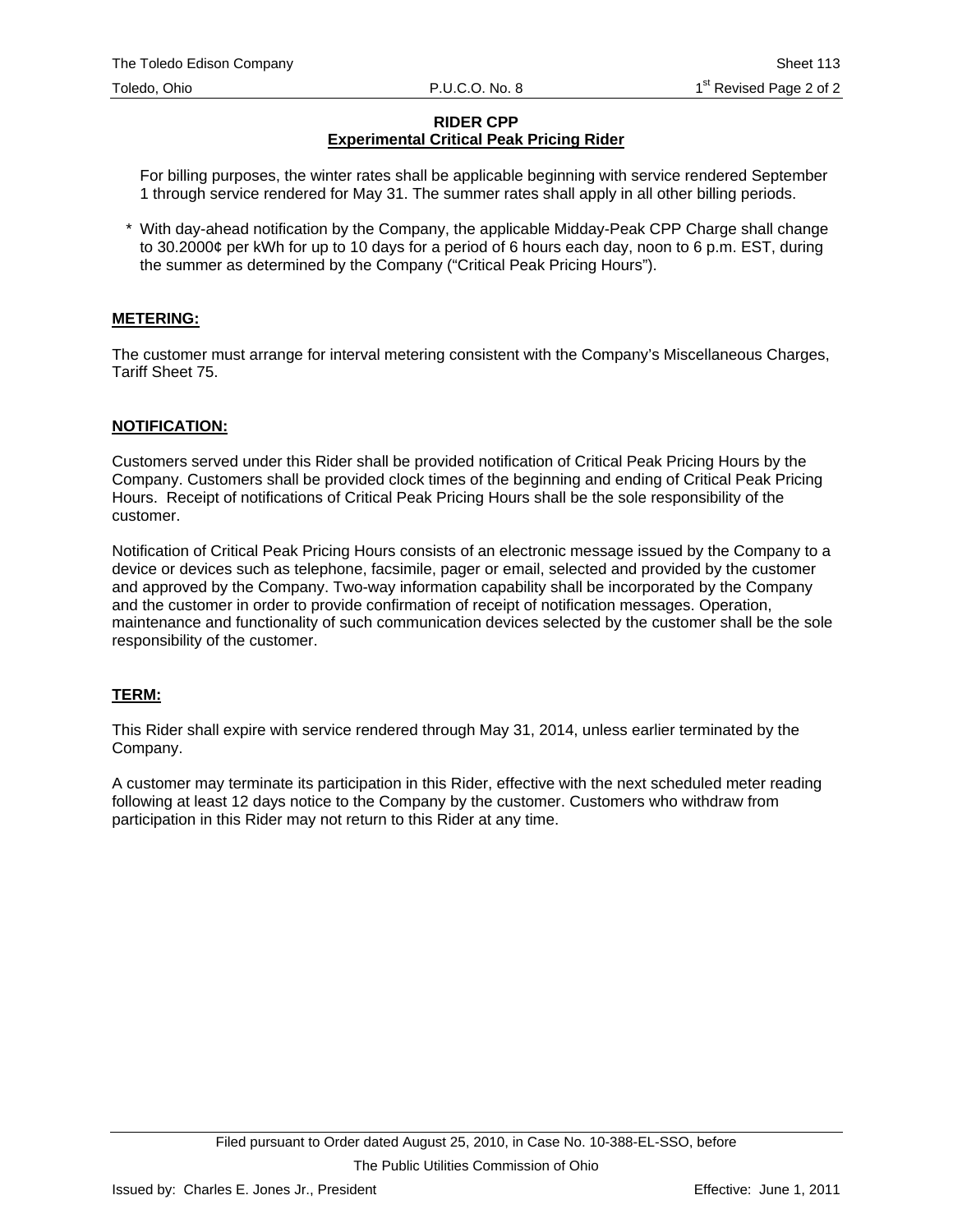#### **RIDER GEN Generation Service Rider**

#### **APPLICABILITY:**

For customers taking the Standard Service Offer electric generation service ("SSO Generation Service") from the Company, the following Standard Service Offer Generation Charges (SSOGC) by rate schedule, will apply, effective for service rendered beginning June 1, 2011, for all kWhs per kWh, unless otherwise noted:

Capacity costs resulting from annual PJM auctions (including the PJM-administered Fixed Resource Requirement auctions conducted in March 2010) will be calculated by Company and by tariff schedule based on the average of coincident peaks, including distribution losses, for the months of June through September of the year prior to the year in which the auction occurred. The calculated wholesale capacity costs are used to develop capacity charges.

These calculated wholesale capacity costs will be converted to an energy basis and will then be subtracted from the SSO CBP results to develop the non-capacity related energy charges.

### **RATE:**

| <b>Capacity Charges</b> | Summer              | Winter              |
|-------------------------|---------------------|---------------------|
| <b>RS</b>               | 0.9806¢             | $0.9806\phi$        |
| GS                      | 1.3572¢             | 1.3572 $\phi$       |
| <b>GP</b>               | 0.8394 <sub>¢</sub> | 0.8394 <sub>¢</sub> |
| GSU                     | 0.6405¢             | 0.6405¢             |
| GT                      | 0.4538c             | 0.4538¢             |
| <b>STL</b>              | $0.0000$ ¢          | $0.0000\phi$        |
| <b>TRF</b>              | 0.2316¢             | 0.2316¢             |
| <b>POL</b>              | $0.0000$ ¢          | $0.0000\phi$        |
|                         |                     |                     |
| <b>Energy Charges</b>   | Summer              | Winter              |
| <b>RS</b>               | 5.7377 $\phi$       | 4.8230¢             |
| GS                      | 5.7377 $\phi$       | 4.8230¢             |
| <b>GP</b>               | $5.5386$ ¢          | 4.6556¢             |
| GSU                     | 5.3828¢             | $4.5246\mathcal{C}$ |
| GT                      | $5.3774\mathcal{C}$ | 4.5201 $\phi$       |
| <b>STL</b>              | 5.7377 $\phi$       | 4.8230¢             |
| TRF                     | 5.7377 $\phi$       | 4.8230¢             |
| <b>POL</b>              |                     |                     |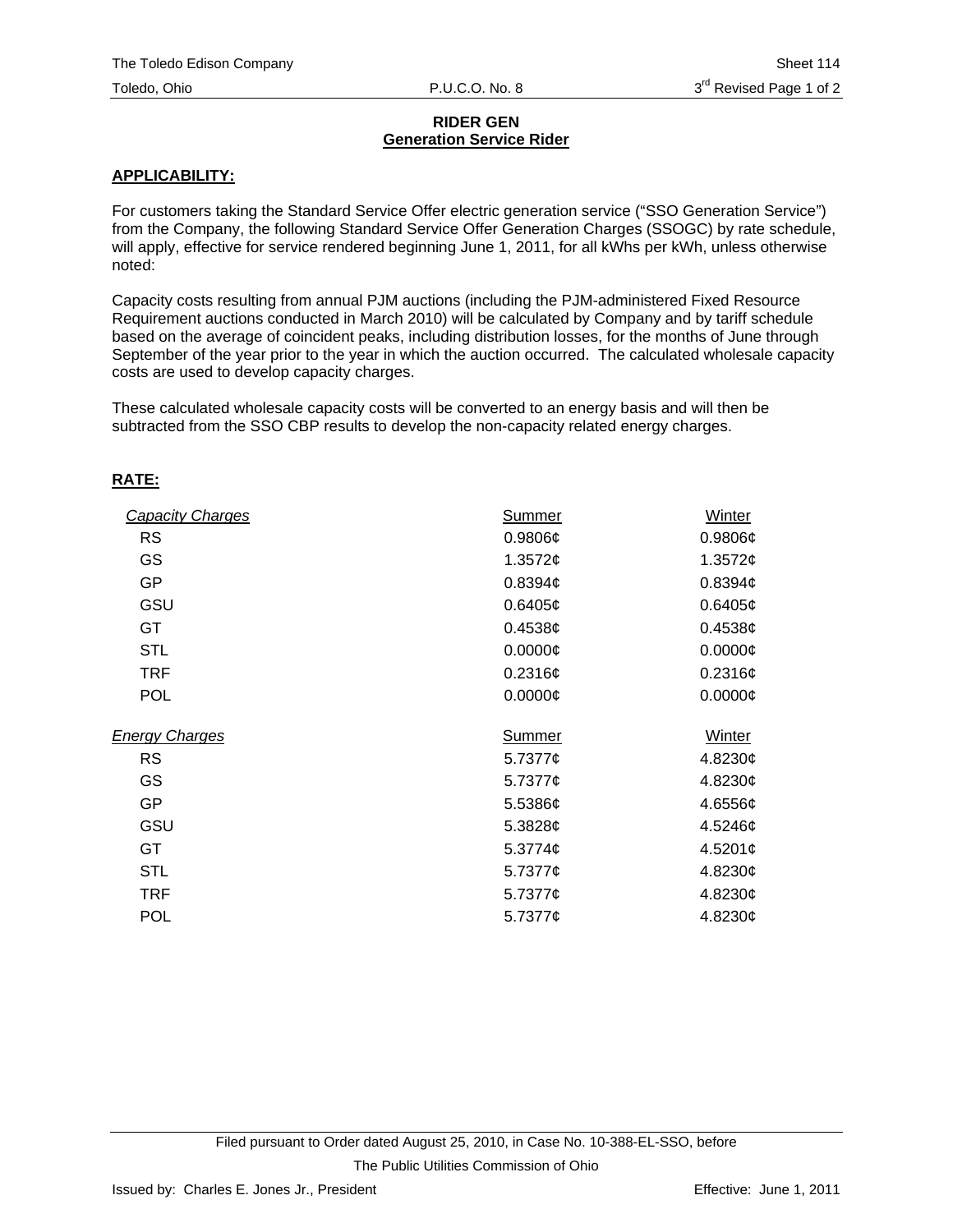#### **RIDER GEN Generation Service Rider**

### **TIME-OF-DAY OPTION:**

For customers with the appropriate qualifying time-of-day metering and who elect to be served under the Time-Of-Day Option, the charge by rate schedule will be as shown below, for all kWhs, per kWh:

| <b>Capacity Charges</b> |                | Summer           |          |                     | Winter           |            |
|-------------------------|----------------|------------------|----------|---------------------|------------------|------------|
|                         | Midday<br>Peak | Shoulder<br>Peak | Off-Peak | Midday<br>Peak      | Shoulder<br>Peak | Off-Peak   |
| GS                      | 1.3572c        | 1.3572 $\phi$    | 1.3572c  | 1.3572c             | 1.3572 $¢$       | 1.3572c    |
| GP                      | 0.8394c        | 0.8394c          | 0.8394c  | 0.8394 <sub>¢</sub> | 0.8394c          | 0.8394c    |
| GSU                     | 0.6405c        | 0.6405c          | 0.6405c  | 0.6405c             | 0.6405c          | 0.6405c    |
| GT                      | 0.4538c        | 0.4538c          | 0.4538c  | 0.4538c             | 0.4538c          | 0.4538c    |
|                         |                |                  |          |                     |                  |            |
|                         |                | Summer           |          |                     | Winter           |            |
| <b>Energy Charges</b>   | Midday<br>Peak | Shoulder<br>Peak | Off-Peak | Midday<br>Peak      | Shoulder<br>Peak | Off-Peak   |
| GS                      | 10.0995¢       | 6.4446 $\sigma$  | 3.8443c  | 5.6685c             | 6.4807 $\sigma$  | $3.6525$ ¢ |
| GP                      | 9.7490c        | 6.2210¢          | 3.7109c  | 5.4717c             | $6.2557$ ¢       | $3.5257$ ¢ |
| GSU                     | 9.4748 $\phi$  | 6.0460¢          | 3.6065¢  | 5.3178c             | 6.0797c          | 3.4265¢    |

Midday-peak time shall be noon to 6 p.m. EST, Monday through Friday, excluding holidays.

Shoulder-peak time shall be 6 a.m. to noon and 6 p.m. to 10 p.m. EST, Monday through Friday, excluding holidays.

Holidays are defined as New Year's Day, Memorial Day, Independence Day, Labor Day, Thanksgiving Day, and Christmas Day. Off-Peak shall be all other hours.

A customer may terminate its participation in this time-of-day option at any time effective with the next scheduled meter reading. A qualifying customer may return to the time-of-day option at any time after a hiatus from the time-of-day option of at least one (1) year.

### **METERING:**

The customer must arrange for time-of-day metering consistent with the Company's Miscellaneous Charges, Tariff Sheet 75.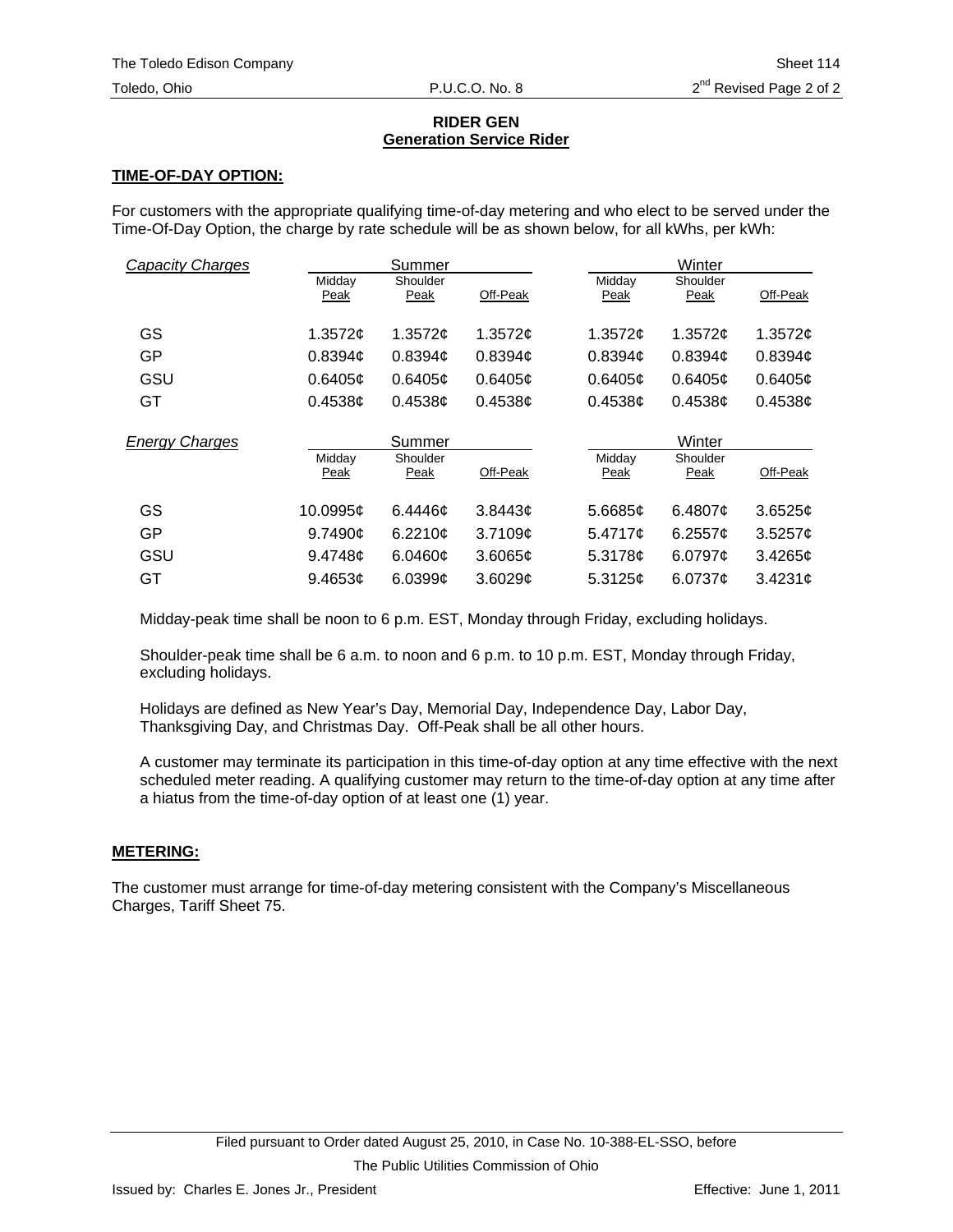#### **RIDER DSE**

# **Demand Side Management and Energy Efficiency Rider**

The Company reserves the right to revise such schedule consistent with the Commission's final rules, which may include modification or deletion of all or portions of this schedule.

#### **APPLICABILITY:**

Applicable to any customer that takes electric service under the Company's rate schedules. The following charges will apply, by rate schedule, effective for service rendered beginning June 1, 2011, for all kWhs per kWh:

| <b>RATE:</b> | DSE <sub>1</sub> | DSE <sub>2</sub> |
|--------------|------------------|------------------|
| <b>RS</b>    | $0.0260$ ¢       | $0.0000 \phi$    |
| <b>GS</b>    | $0.0260$ ¢       | $0.0000$ ¢       |
| <b>GP</b>    | $0.0260$ ¢       | $0.0000$ ¢       |
| GSU          | $0.0260$ ¢       | $0.0000$ ¢       |
| GT           | $0.0260$ ¢       | $0.0000$ ¢       |
| <b>STL</b>   | $0.0260$ ¢       | $0.0000$ ¢       |
| <b>TRF</b>   | $0.0260$ ¢       | $0.0000 \phi$    |
| <b>POL</b>   | $0.0260$ ¢       | $0.0000$ ¢       |

#### **PROVISIONS:**

- 1. The DSE1 charges set forth in this Rider recover costs incurred by the Company associated with customers taking service under the Economic Load Response Rider (ELR) and Optional Load Response Rider (OLR).
- 2. The DSE2 charges set forth in this Rider recover costs incurred by the Company associated with the programs that may be implemented by the Company to secure compliance with the, energy efficiency and peak demand reduction requirements in Section 4928.66, Revised Code through demandresponse programs, energy efficiency programs, peak demand reduction programs, and self-directed demand-response, energy efficiency or other customer-sited programs. The costs initially deferred by the Company and subsequently fully recovered through this Rider will be all program costs, including but not limited to any customer incentives or rebates paid, applicable carrying costs, all reasonable administrative costs to conduct such programs, and lost distribution revenues resulting from the implementation of such programs.

### **RIDER UPDATES:**

1. The DSE1 charges set forth in this Rider shall be updated semi-annually. No later than December 1st and June 1st of each year, the Company shall file with the PUCO a request for approval of the these charges which, unless otherwise ordered by the PUCO, shall become effective on a service rendered basis on January 1st and July 1st of each year, beginning with the January 1, 2010 effective date.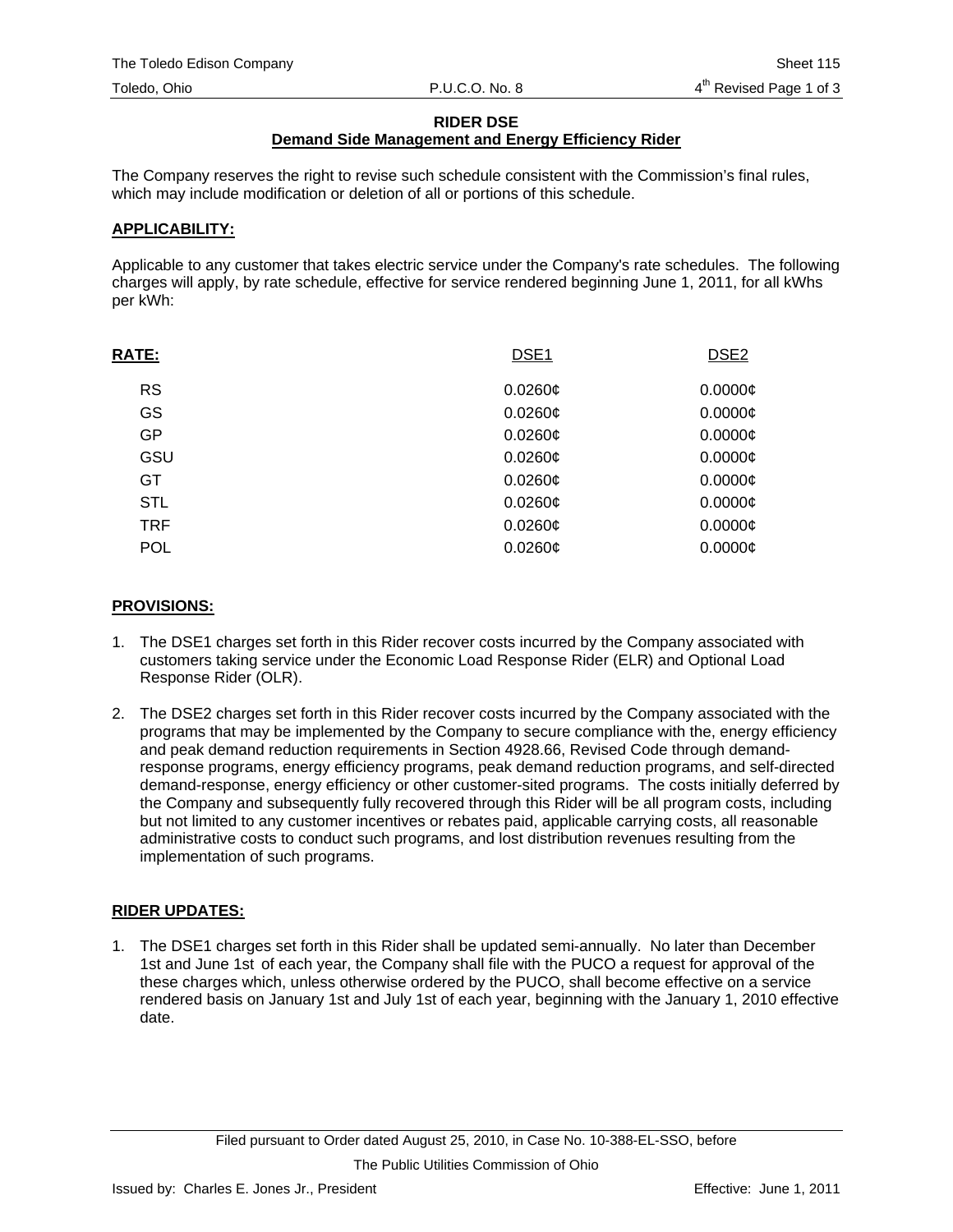#### **a. Residential Non-Standard Credit Provision**

### **APPLICABILITY:**

Applicable to residential customers taking service under the Company's rate schedule RS to which the Company's Residential Distribution Credit Rider (RDC) applies. This Residential Non-Standard Credit Provision is not applied to customers during the period the customer takes electric generation service from a certified supplier.

#### **RATE:**

The following Residential Non-Standard credits are effective for service rendered beginning September 1, 2009, for all kWhs per kWh in excess of 500 kWhs per month which are consumed by the customer during the winter billing periods as defined in the Electric Service Regulations:

| Customer rate schedule as of December 31, 2008                                   |              |
|----------------------------------------------------------------------------------|--------------|
| Residential Rate "R-02" (Add-On Heat Pump)-Original Sheet No. 11                 | $(1.9000)$ ¢ |
| Residential Rate "R-06" (Space Heating and Water Heating)-Original Sheet No. 13  | $(1.9000)$ ¢ |
| Residential Rate "R-06a" (Space Heating and Water Heating)-Original Sheet No. 14 | $(1.9000)$ ¢ |
| Residential Rate "R-04" (Water Heating)-Original Sheet No. 15                    | $(0.5000)$ ¢ |
| Residential Rate "R-04a" (Water Heating)-Original Sheet No. 16                   | $(0.5000)$ ¢ |
| Residential Rate "R-07" (Space Heating)-Original Sheet No. 17                    | $(1.9000)$ ¢ |
| Residential Rate "R-07a" (Space Heating)-Original Sheet No. 18                   | $(1.9000)$ ¢ |
| Residential Rate "R-09" (Apartment Rate)-Original Sheet No. 19                   | $(1.9000)$ ¢ |
| Residential Rate "R-09a" (Apartment Rate)-Original Sheet No. 20                  | $(1.9000)$ ¢ |
|                                                                                  |              |

### **b. Interruptible Credit Provision**

#### **APPLICABILITY:**

Applicable to all customers who took service under PUCO-approved contracts containing interruptible provisions as of February 1, 2008 and continue to take service based upon the Company's rate schedules GP, GSU, or GT in conjunction with the Company's Economic Load Response Program Rider (ELR). This Interruptible Credit Provision is not applied to customers during the period the customer takes electric generation service from a certified supplier.

### **RATE:**

The following interruptible credits will apply, by rate schedule, effective for service rendered beginning June 1, 2011 by unit of Curtailable Load, as defined in Rider ELR:

| $GP$ (per kW) | \$ (5.000) |
|---------------|------------|
| GSU (per kW)  | \$ (5.000) |
| $GT$ (per kW) | \$ (5.000) |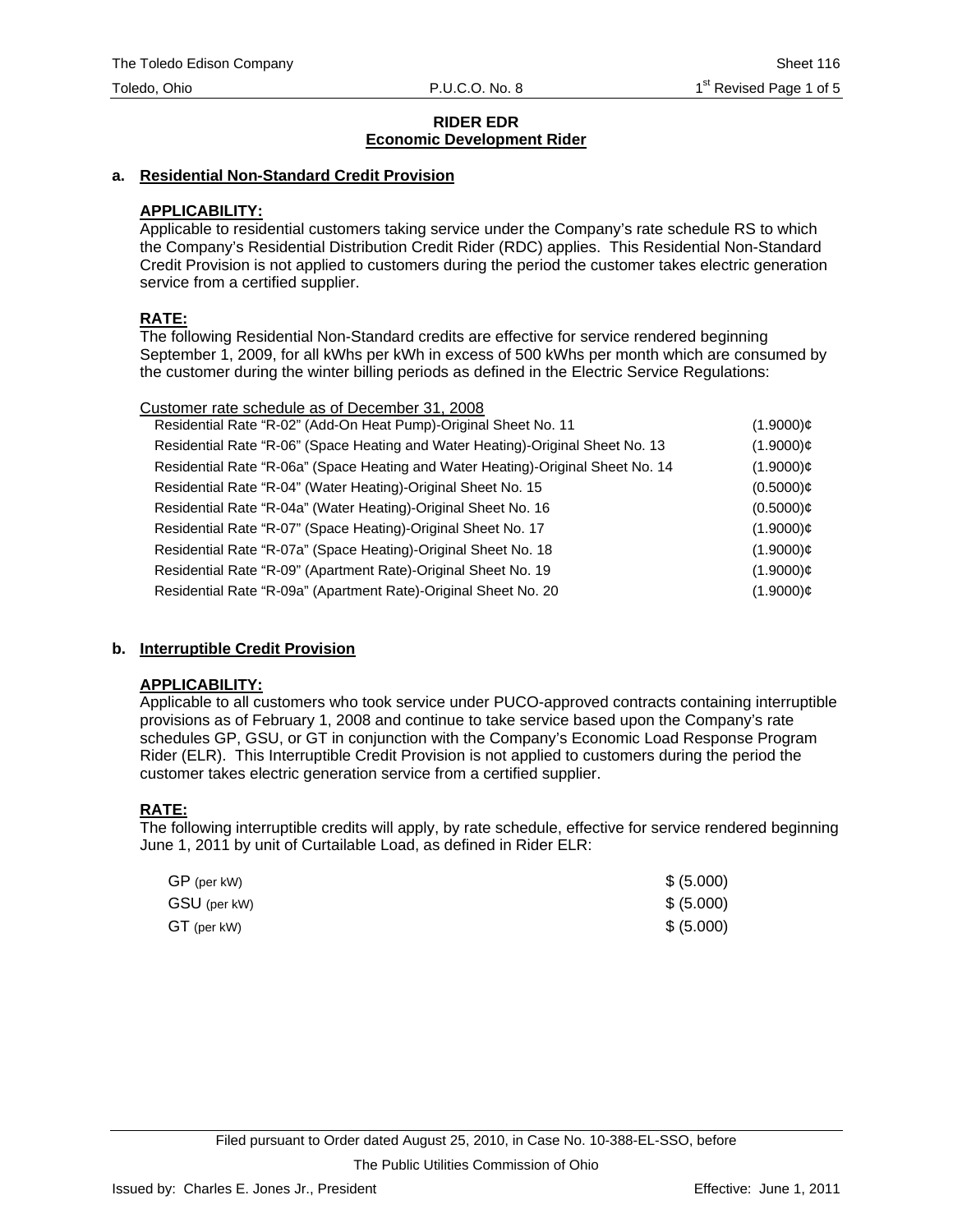#### **c. Non Residential Credit Provision**

#### **APPLICABILITY:**

Applicable to any customer taking General Service - Transmission (GT), Street Lighting (STL), Traffic Lighting (TRF), and Private Outdoor Lighting (POL) service under the Company's rate schedules. This Non-Residential Credit Provision is not applied during the period a customer takes electric generation service from a certified supplier.

#### **RATE:**

The following credits will apply, by rate schedule, effective for service rendered beginning June 1, 2011, for all kWhs, per kWh:

| GT         | $(0.0000)$ ¢ |
|------------|--------------|
| <b>STL</b> | $(1.6827)$ ¢ |
| TRF.       | $(1.1562)$ ¢ |
| <b>POL</b> | $(0.0000)$ ¢ |

#### **d. General Service - Transmission (Rate GT) Provision**

#### **APPLICABILITY:**

Applicable to any customer taking service under the Company's General Service – Transmission (Rate GT). This provision is not avoidable for customers who take electric generation service from a certified supplier.

### **RATE:**

The following charge will apply, effective for service rendered beginning June 1, 2009:

GT (per kVA of billing demand)  $$8.000$ 

The following credit will apply, effective for service rendered beginning June 1, 2011:

 $GT$  (all kWhs, per kWh) (1.7263) $\phi$ 

# **ADDITIONAL PROVISION:**

The charges provided for by Section (d) of this Rider shall be applied to the greater of (i) the measured monthly on-peak demand, or (ii) 25% of the measured monthly off-peak demand. Monthly on-peak demand is defined as the highest thirty (30) minute integrated kVA between the hours of 6:00 a.m. to 10:00 p.m. EST (equivalent to 7:00 a.m. to 11:00 p.m. EDT), Monday through Friday, excluding holidays. Holidays are defined as New Year's Day, Memorial Day, Independence Day, Labor Day, Thanksgiving Day, and Christmas Day. Monthly off-peak demand is defined as the highest thirty (30) minute integrated kVA for all other hours. This provision of Rider EDR is reconciled within this subpart (d) quarterly and is revenue neutral to the Companies.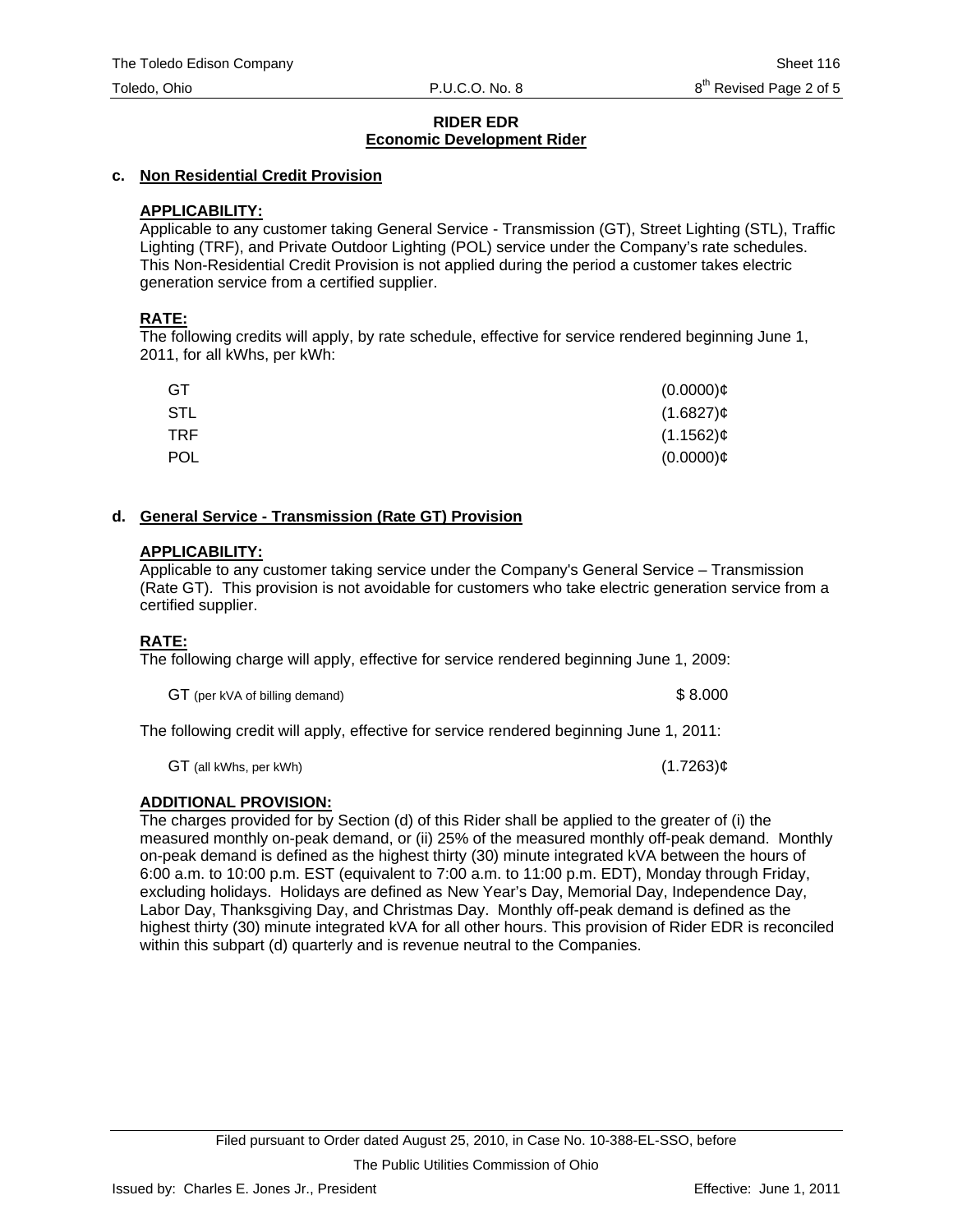### **e. Standard Charge Provision**

## **APPLICABILITY:**

Applicable to any customer that takes electric service under the Company's rate schedules. This Standard Charge Provision is not avoidable for customers who take electric generation service from a certified supplier.

### **PURPOSE:**

The charges provided for by Section (e) of this Rider recover the difference in revenues resulting from the application of rates in the otherwise applicable rate schedule, and the application of credits in sections (a), (b), (c), and (f), of this Rider.

## **RATE:**

The following charges will apply, by rate schedule for all kWhs per kWh:

| GS | 0.18996    |
|----|------------|
| GP | $0.8261$ ¢ |

## **f. School Credit Provision**

### **APPLICABILITY:**

Applicable to any public school district building that either: 1) was served under the Company's Energy for Education II program on December 31, 2008, or 2) is a new public school district building in a school district served under the Company's Energy for Education II program on December 31, 2008 of which fifty-percent (50%) or more of the total square footage of such building is used for classroom-related purposes including any such building that is a mobile unit or temporary structure. This School Credit Provision is not applied to customers during the period the customer takes electric generation service from a certified supplier.

## **RATE:**

All applicable charges specified in Company's Generation Service Rider (GEN) for General Service - Secondary ("Rate GS"), General Service Primary ("GP"), or General Service - Subtransmission ("GSU") rates, shall be reduced by 8.693 percent.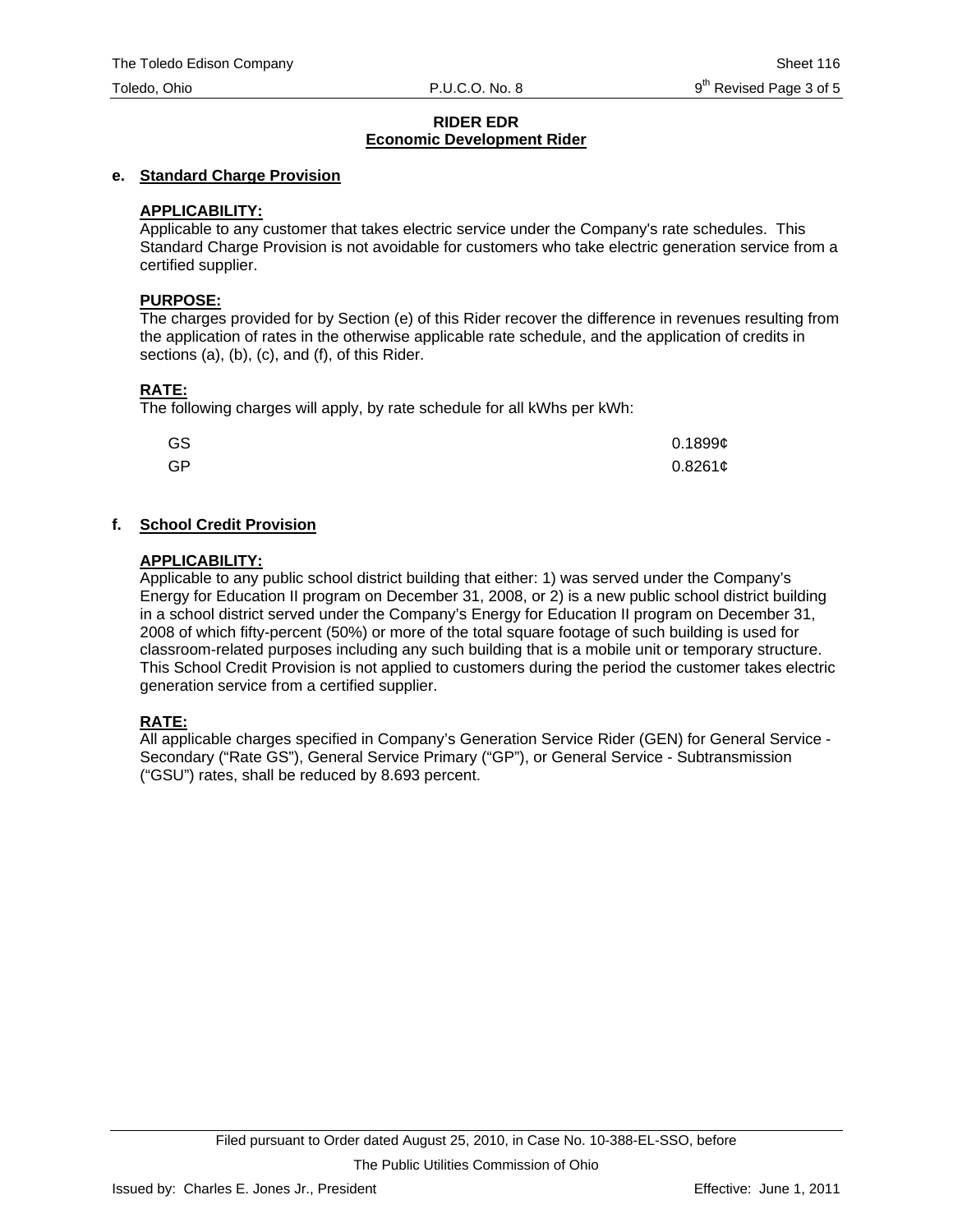### **g. Infrastructure Improvement Provision**

## **APPLICABILITY:**

Applicable to any customer that takes electric service under the Company's rate schedules with the exception of Street Lighting (STL), Traffic Lighting (TRF), and Private Outdoor Lighting (POL). This Infrastructure Improvement Provision is not avoidable for customers who take electric generation service from a certified supplier. Charges will be allocated in the same manner as the revenue was allocated in the Company's last distribution rate case, with the exception that no charges are allocated to the Street Lighting (STL), Traffic Lighting (TRF) and Private Outdoor Lighting (POL) schedules.

### **PURPOSE:**

The charges provided for by Section (g) of this Rider recover costs associated with certain economic expansion and new employment in Ohio.

## **RATE:**

The following charges will apply, by rate schedule for all kWhs per kWh:

| <b>RS</b> | 0.0468c      |
|-----------|--------------|
| GS        | 0.0313¢      |
| GP        | 0.0123¢      |
| GSU       | $0.0046$ ¢   |
| GT        | $0.0016\phi$ |

## **h. Automaker Credit Provision**

### **APPLICABILITY:**

Applicable to domestic automaker facilities with more than 45 million kilowatt-hours of consumption for the 12 monthly billing periods ended December 31, 2009 at a single site. This Automaker Credit Provision is available for customers who take electric generation service from a certified supplier.

## **RATE:**

All credits included in Section (h) of this Rider are applied only to usage that exceeds the average of the customer's twelve (12) billing periods ended December 31, 2009 ("Baseline Usage").

| First 20 percent of kWh's over Baseline Usage, per kWh | $(1.0000)$ ¢ |
|--------------------------------------------------------|--------------|
| All kWh's exceeding 20% over Baseline Usage, per kWh   | $(1.2000)$ ¢ |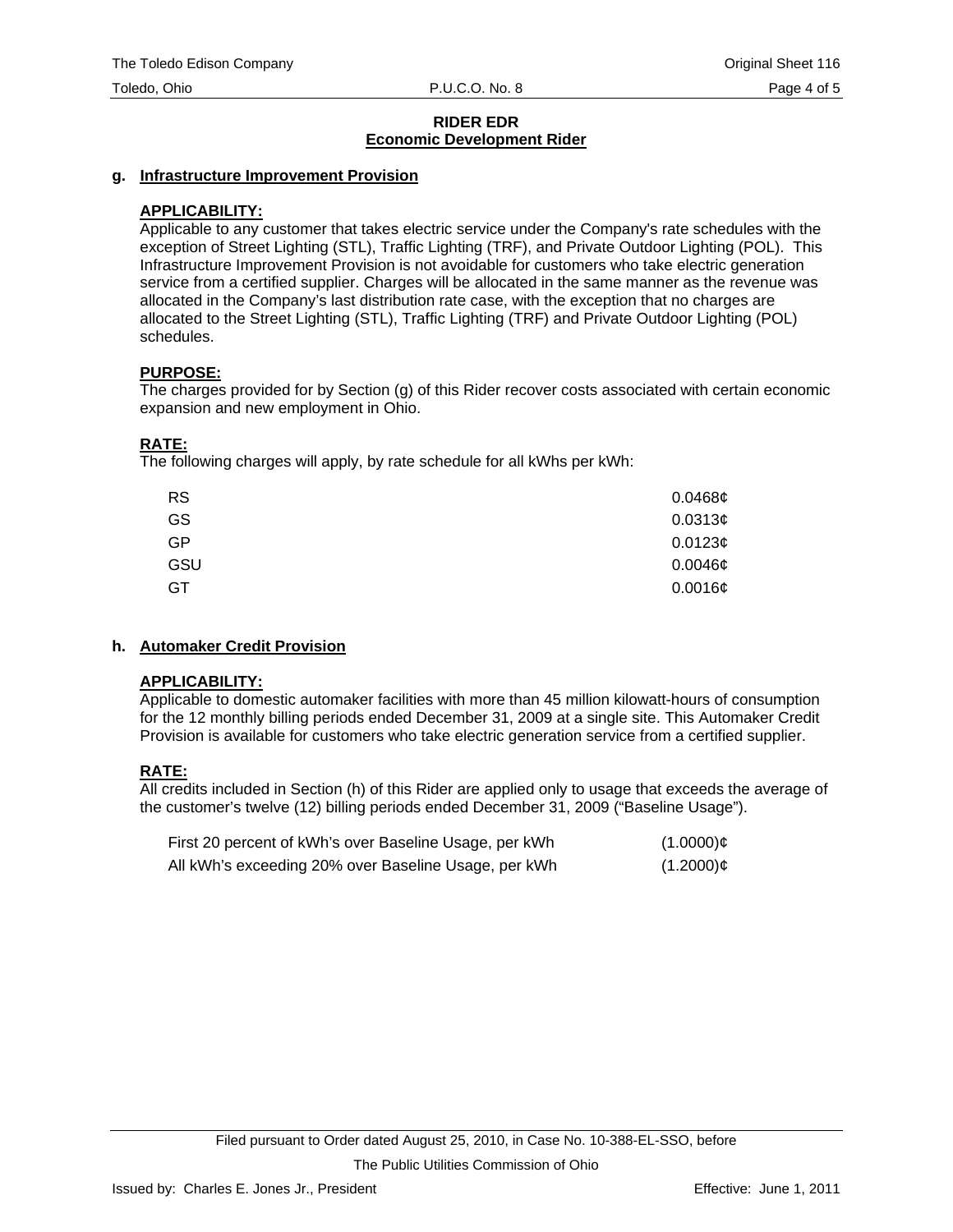#### **i. Automaker Charge Provision**

#### **APPLICABILITY:**

Applicable to any customer that takes electric service under the Company's rate schedules with the exception of General Service - Transmission (GT), Street Lighting (STL), Traffic Lighting (TRF), and Private Outdoor Lighting (POL). This Automaker Charge Provision is not avoidable for customers who take electric generation service from a certified supplier.

#### **PURPOSE:**

The charges provided for by Section (i) of this Rider recover costs associated with implementation of the Automaker Credit Provision.

#### **RATE:**

The following charge will apply effective for service rendered beginning June 1, 2011, for all kWhs per kWh:

Automaker Charge 0.0066¢

#### **RIDER UPDATES:**

The charges contained in this Rider shall be updated and reconciled on a quarterly basis. No later than December 1st, March 1st, June 1st and September 1st of each year, the Company will file with the PUCO a request for approval of the Rider charges which, unless otherwise ordered by the PUCO, shall become effective on a service rendered basis on January 1st, April 1st, July 1st and October 1st of each year, beginning October 1, 2011. After May 31, 2014, all provisions of this Rider, except for the Infrastructure Improvement Provision - Section (g), shall be used for reconciliation purposes only.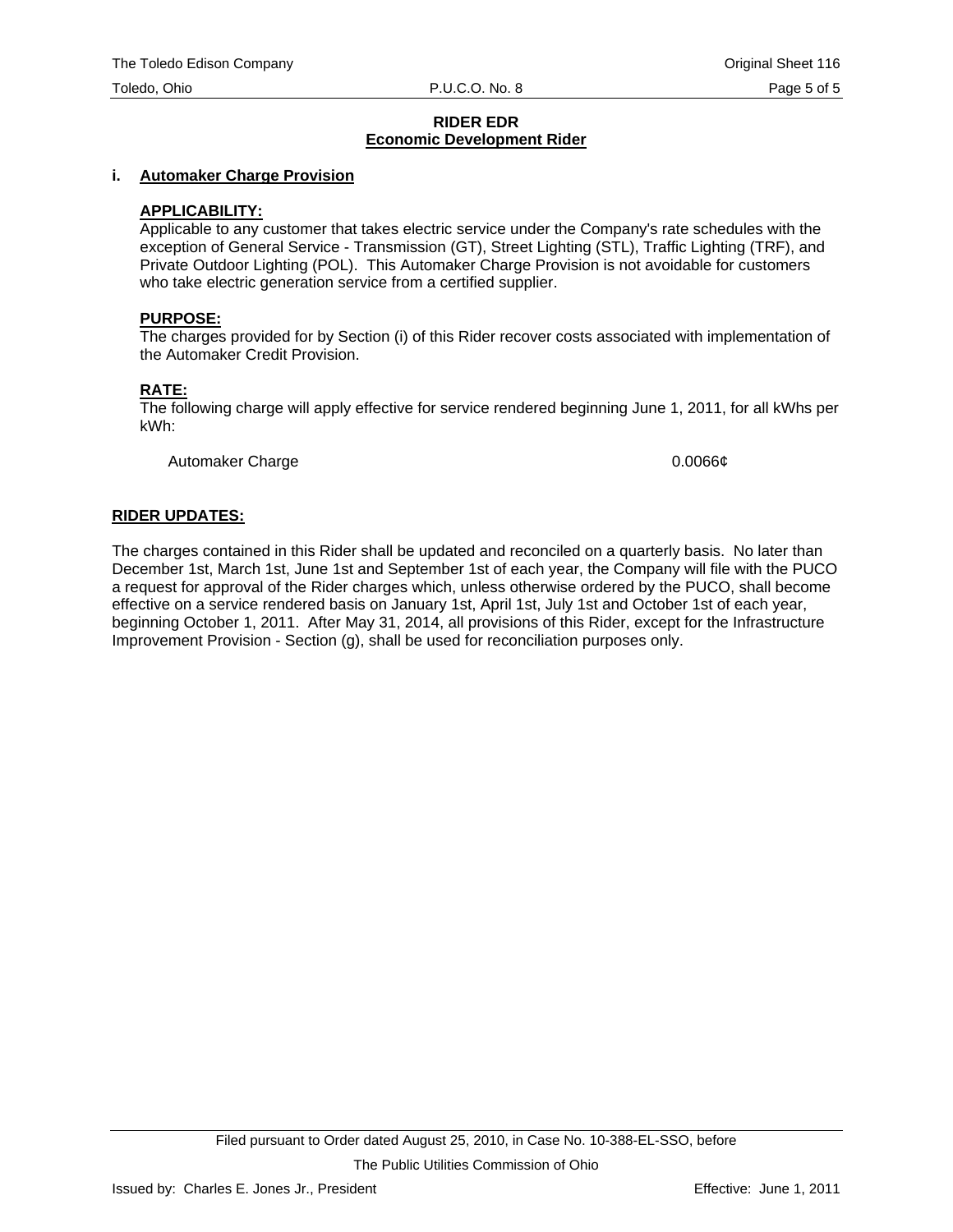### **RIDER NMB Non-Market-Based Services Rider**

## **APPLICABILITY:**

Applicable to any customer who receives electric service under the Company's rate schedules. The Non-Market-Based Services Rider (NMB) charge will apply, by rate schedule, effective for service rendered as described below. This Rider is not avoidable for customers who take electric generation service from a certified supplier.

## **PURPOSE:**

The Non-Market-Based Services Rider (NMB) will recover non-market-based costs, fees or charges imposed on or charged to the Company by FERC or a regional transmission organization, independent transmission operator, or similar organization approved by FERC including, but not limited to: (i) PJM Interconnection, L.L.C. ("PJM") charges assessed under Schedule 1 (Scheduling, System Control and Dispatch Service), Schedule 1A (Transmission Owner Scheduling, System Control and Dispatch Services), Schedule 2 (Reactive Supply and Voltage Control from Generation or Other Sources Services), "Network Integration Transmission Service (NITS)" under the PJM Agreements, Schedule 11 (Transitional Market Expansion Charge) and Schedule 12 (Transmission Enhancement Charge) of the PJM Tariff, and (ii) Midwest Independent Transmission System Operator, Inc. ("MISO") Transmission Expansion Plan (MTEP) charges assessed under Schedule 26 of the MISO Tariff, whether assessed directly by MISO, PJM or American Transmission Systems, Incorporated.

Rider NMB may be updated: 1) to account for changes in existing non-market-based costs, fees or charges and 2) to include any non-market-based costs, fees or charges that were not yet in effect on the effective date of this Rider and/or otherwise imposed on or charged to the Company by FERC or a regional transmission organization, independent transmission operator, or similar organization approved by FERC.

## **RATE:**

The NMB charge for each rate schedule shall be calculated as follows:

$$
NMB = \begin{bmatrix} NMBC - E \\ BU \end{bmatrix} \times \begin{bmatrix} 1 \\ 1 - CAT \end{bmatrix}
$$

Where:

**NMBC** = The amount of the Company's total projected Non-Market-Based Services-related costs for the Computation Period, allocated to each rate schedule.

> The Computation Period over which NMB will apply shall be June 1 through May 31 of each year.

**E** = Starting June 1, 2012, any net over- or under-collection of the Non-Market-Based Services-related costs, including applicable interest, invoiced during the period from June 1, 2011 to March 31, 2012, allocated to rate schedules. Thereafter, E will be calculated for the 12-month period ending March 31 immediately preceding the Computation Period.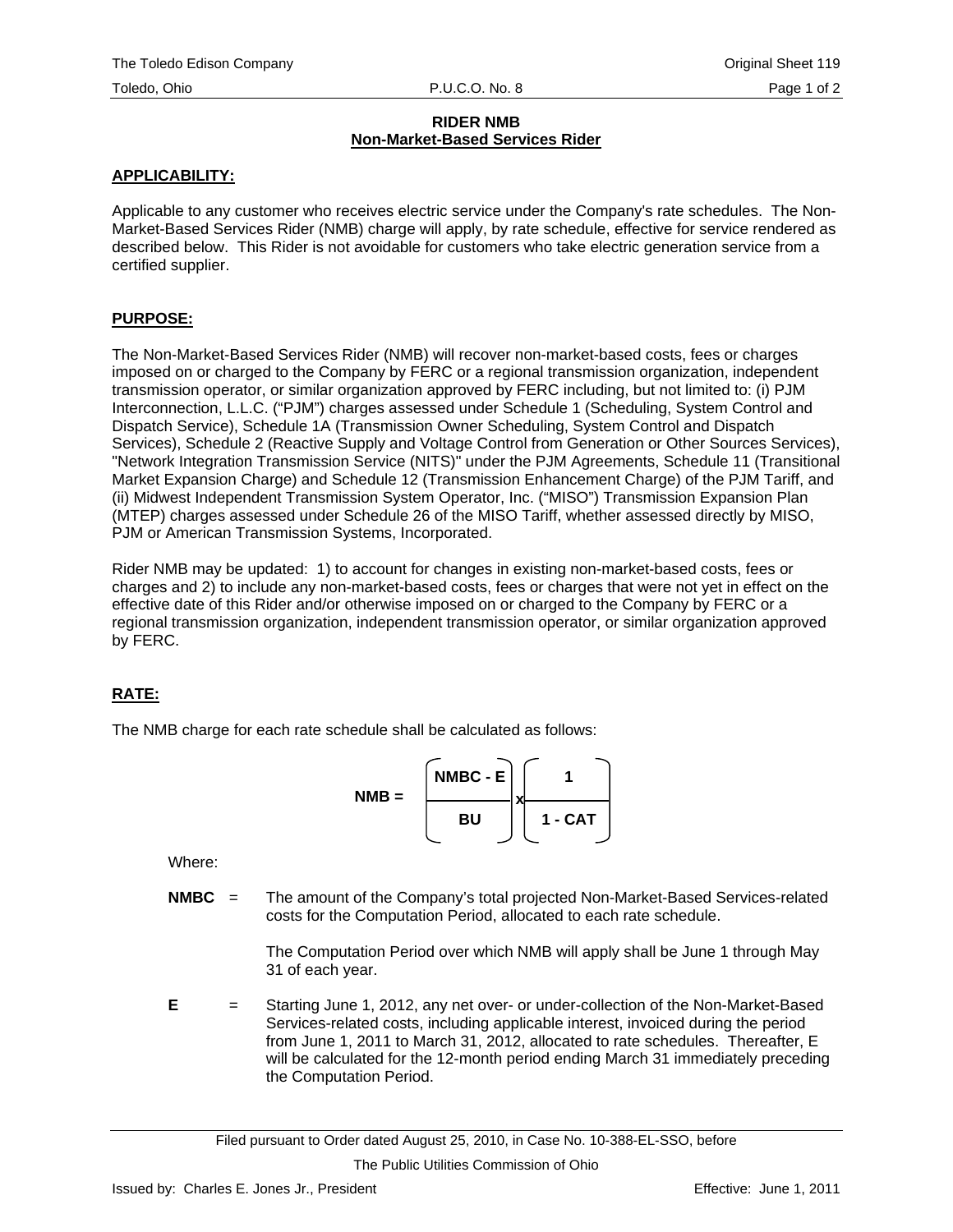## **RIDER NMB Non-Market-Based Services Rider**

- **BU** = Forecasted billing units for the Computation Period for each rate schedule.
- **CAT** = The Commercial Activity Tax rate as established in Section 5751.03 of the Ohio Revised Code.

#### **NMB charges:**

| RS (all kWhs, per kWh)          | 0.3986c  |
|---------------------------------|----------|
| GS* (per kW of Billing Demand)  | \$1.4769 |
| GP* (per kW of Billing Demand)  | \$1.2700 |
| GSU (per kVa of Billing Demand) | \$1.7260 |
| GT (per kVa of Billing Demand)  | \$0.9610 |
| STL (all kWhs, per kWh)         | 0.0000c  |
| TRF (all kWhs, per kWh)         | 0.0941c  |
| POL (all kWhs, per kWh)         | 0.0000C  |

Separately metered outdoor recreation facilities owned by non-profit, governmental and educational institutions, such as athletic fields, served under Rate GS or GP, primarily for lighting purposes, will be charged per the NMB charge applicable to Rate Schedule POL.

#### **RIDER UPDATES:**

The charges contained in this Rider shall be updated and reconciled on an annual basis. The Company will file with the PUCO a request for approval of the Rider NMB charges on or before May 1 of each year which, shall become effective on a service rendered basis on June 1 through May 31 of the subsequent year, unless otherwise ordered by the Commission.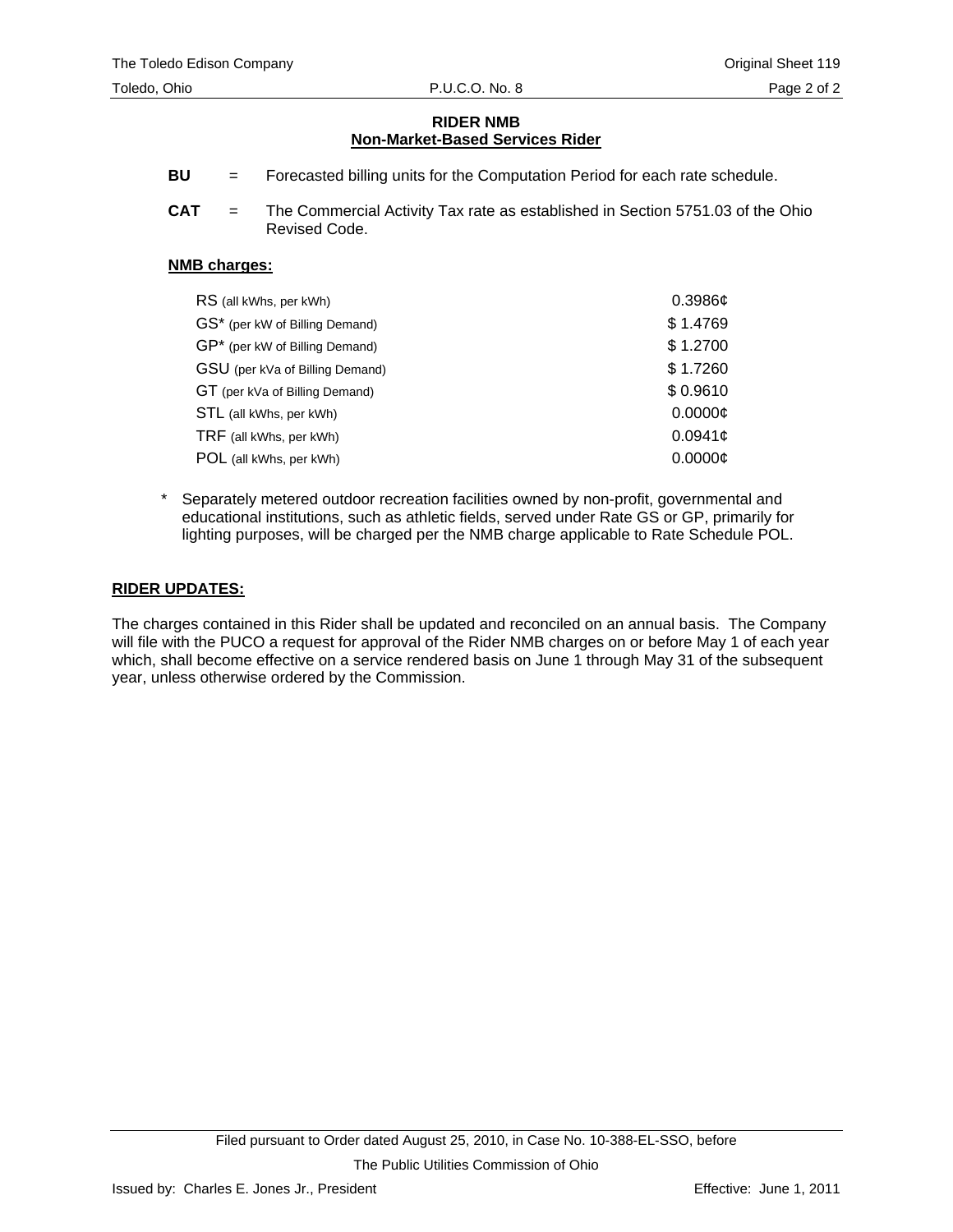#### **RIDER DCR Delivery Capital Recovery Rider**

#### **APPLICABILITY:**

Applicable to any customer who receives electric service under the Company's rate schedules set forth below. The Delivery Capital Recovery Rider (DCR) charges will apply, by rate schedule, effective for bills rendered beginning January 1, 2012. This Rider is not avoidable for customers who take electric generation service from a certified supplier.

## **RATE:**

| RS (all kWhs, per kWh)          | 0.0000c  |
|---------------------------------|----------|
| GS (per kW of Billing Demand)   | \$0.0000 |
| GP (per kW of Billing Demand)   | \$0.0000 |
| GSU (per kVa of Billing Demand) | \$0.0000 |

### **PROVISIONS:**

The charges set forth in this Rider recover costs associated with delivery plant investments made since the date certain in Case No. 07-551-EL-AIR, exclusive of any delivery plant investments being recovered elsewhere.

#### **RIDER UPDATES:**

The charges contained in this Rider shall be updated on a quarterly basis. No later than October 31st, January 31st, April 30th and July 30th of each year, the Company will file with the PUCO a request for approval of the Rider charges which, unless otherwise ordered by the PUCO, shall become effective on a bills rendered basis on January 1st, April 1st, July 1st and October 1st of each year.